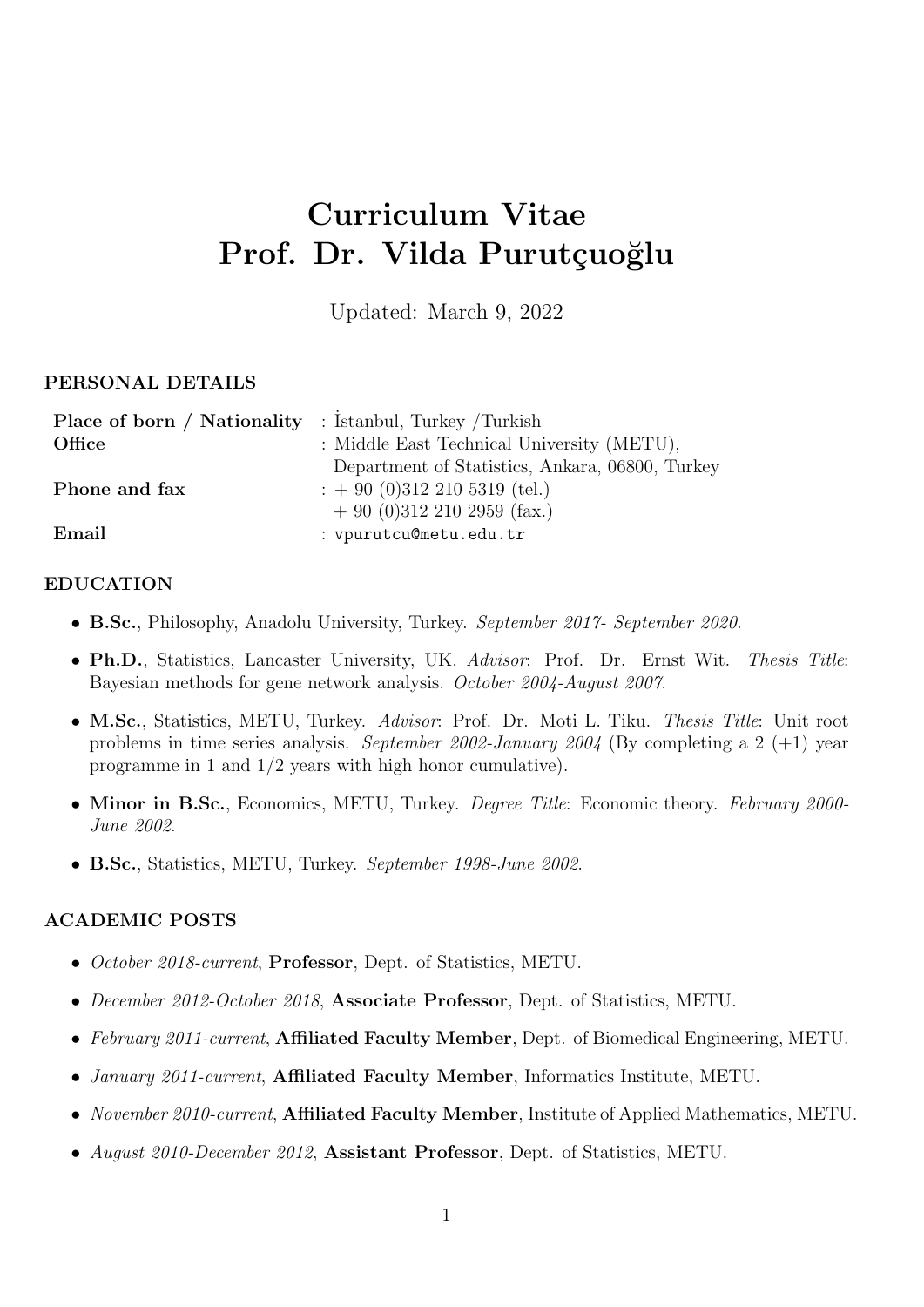- *• June 2009-July 2010*, **Instructor**, Dept. of Statistics, METU.
- *• August 2007-May 2009*, **Doctor Research Assistant**, Dept. of Statistics, METU.
- *• July 2002-July 2007*, **Research Assistant**, Dept. of Statistics, METU.
- *• February 2002-June 2002*, **Student Assistant**, Dept. of Economics, METU.
- *• May 2000 February 2001*, **Internships** in the Central Bank (Department of Marketing), State Planning Organization (Department of Economic Modelling and Strategic Researches), Turkish Statistical Institute (Department of National Accounts and Economic Indicators), Ankara.

#### **RESEARCH INTERESTS**

• Bioinformatics, systems biology, high dimensional data, neuroscience, social statistics.

## **PROFESSIONAL ACTIVITIES**

- *• June 2020 June 2022*, **Associate Editor of Biometrics**.
- *• 2020 2023*, **Chair of Awards Fund Committee**, International Biometric Society (IBS).
- *• 2020 2021*, **Awards Fund Committee Member**, International Biometric Society (IBS).
- *• June 2019 June 2023*, **Country Representative**, Eastern Mediterranean Region of the International Biometric Society (EMR-IBS).
- *• June 2019 June 2022*, **Chair**, Postgraduate Programme of Biomedical Engineering, METU.
- *• June 2019 June 2022*, **Erasmus Coordinator**, Postgraduate Programme of Biomedical Engineering, METU.
- *• April 2019 current*, **Education Commission Member**, Faculty of Arts and Sciences, METU.
- *• Dec. 2018- current*, **Editorial Board** of International Journal of Industrial Engineering and Operational Research.
- *• Dec. 2018-current*, **Advisory Board** of the Journal of Data Science and Applications.
- *• 2010-current*, **Advisory Board** for Journal of Biostatistics Turkish Clinics.
- *• Nov. 2016 March 2020*, **Biomolecular Engineering Track Representative**, Department of Biomedical Engineering, METU.
- *• 2016 2019*, **Awards Fund Committee Member**, International Biometric Society (IBS).
- *• Sept. 2017- Oct. 2018*, **Faculty Executive Board Member**, Faculty of Arts and Sciences, METU.
- 2014-current, **Reviewer** for TÜBİTAK (The Scientific and Technological Research Council of Turkey) grant applications.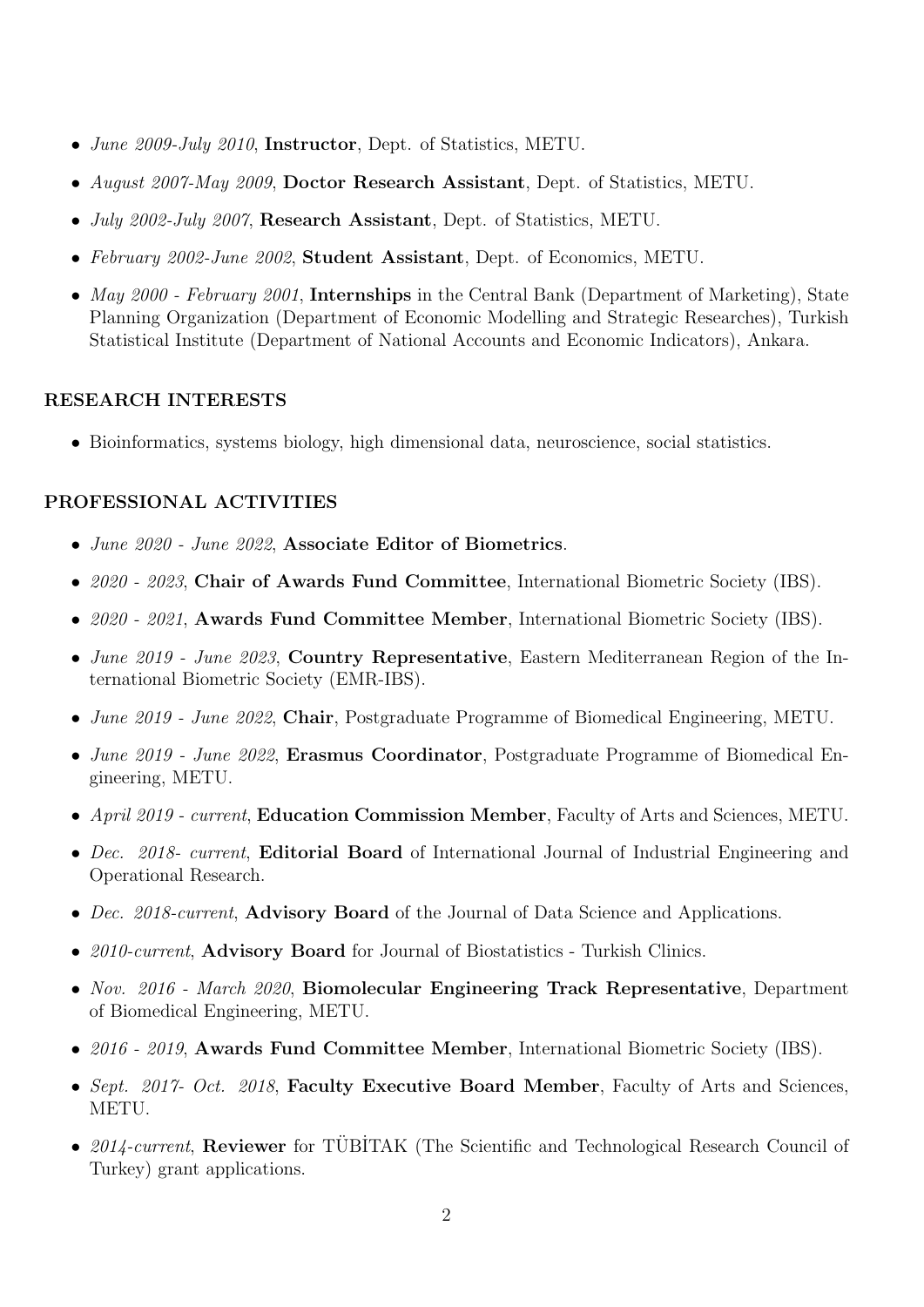- *• 2013-current*, **Internship Coordinator**, Department of Statistics, METU.
- *• April 2006-current*, **Referee of Various Internationale Journals** mostly indexed in SCI.
- *• July 2012*, **Invited Researcher**, Department of Mathematics, Brunel University, UK.
- *• Sept. 2012-Dec. 2013*, **Minor Programme Coordinator**, Department of Statistics, METU.
- *• 2009-2012*, **Seminar Coordinator**, Department of Statistics, METU.
- *• 2009, 2010*, **Invited Researcher**, Institute of Mathematics and Computing Science, Groningen University, The Netherlands.

# **SCHOLARSHIPS AND AWARDS**

- *• 2011, 2012, 2013, 2014, 2015, 2016, 2017, 2018, 2019* : **Academic Performance Award**, METU.
- 2015: **Finalist of Sabri Ülker Science Award**, Sabri Ülker Food Research Foundation.
- 2015: **TECEP Translation Book Honorable Mention Award**, Translated Book Edited by Prof. Dr. Zeki Kaya and co-authored with 22 academicians.
- *• June 2012* : **Visitor Fellowship**, Department of Mathematics, Brunel University, UK.
- *• 2009, 2010* : **Visitor Fellowship**, Institute of Mathematics and Computing Science, Groningen University, The Netherlands.
- *• 2005-2008* : **Fellowships from Research Institutions in UK**: RSS (Royal Statistical Society), ESRC (Economic and Social Research Council), EPSRC (Engineering and Physical Sciences Research Council), BBSRC (Biotechnology and Biological Sciences Research Council), CRISM (Centre for Research in Statistical Methodology, Warwick University) Grants; Faculty Scholarships of Lancaster University (The fellowships cover all expenses for the participation of different conferences and training courses).
- *• 2005-2007* : **EPSRC Project Grant** (covers all expenses during Ph.D. including home tuition fees and subsistence), UK.
- *• 2004-2007* : **Overseas Ph.D. Fellowship**, Department of Mathematics and Statistics, Lancaster University, UK (The fellowship covers the difference between home and overseas tuition fees during Ph.D. in UK).
- *• 2004-2005* : **Ph.D. Fellowship**, Turkish Higher Education Council (The fellowship covers the home tuition fees and subsistence).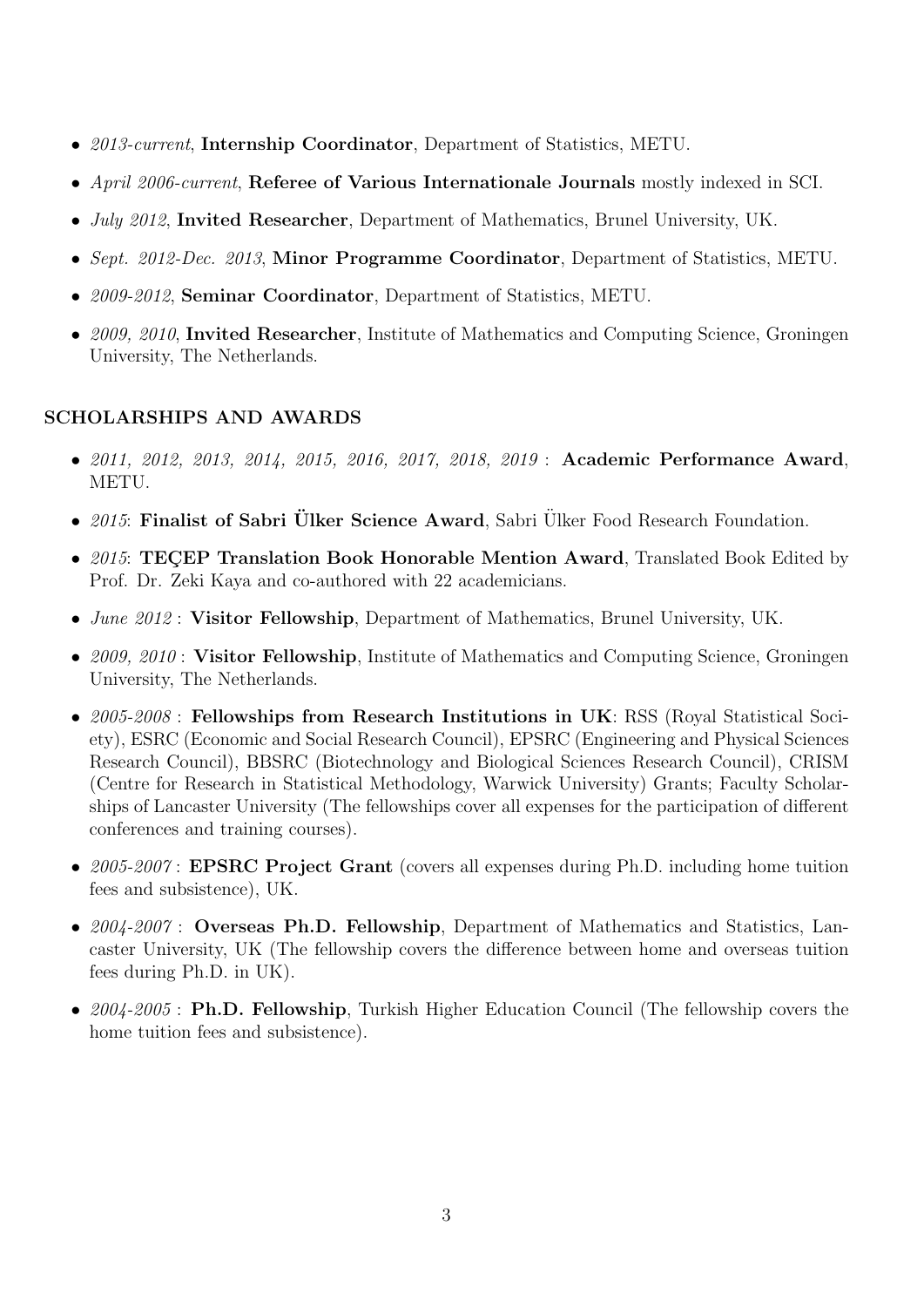## **COMPLETED PROJECTS**

- 1. **Co-investigator**, *January 2020-January 2022*, Scientific and Technological Research Council (TÜBİTAK - 1003 Programme). *Project title*: Development of hardware and software infrastructure for physiological human data for use in human-machine applications. *Project no:* 117E650.
- 2. **Tutorial Speaker**, 18-20 October 2021, Scientific and Technological Research Council (TÜBİTAK - 2237-B Programme). *Project title*: Project training in engineering (MAPRE).
- 3. **Principal investigator**, *January 2020-January 2022*, Scientific Research Project (BAP1), METU. *Project title*: Approximate stochastic simulation algorithms in protein-protein interaction networks. *Project no*: BAP-10282.
- 4. **Secondary investigator**, *May 2016-November 2020*, European Community 7th Framework Programme (COST Programme). *Project title*: European network for statistical network science. *Project no:* CA15109.
- 5. **Tutorial Speaker**, 26-28 September 2019, Scientific and Technological Research Council (TÜBİTAK - 2237-B Programme). *Project title*: Project training in engineering (MAPRE).
- 6. **Principal investigator**, *January 2017-December 2018*, Scientific Research Project (BAP1), METU. *Project title*: Inference of the Gaussian graphical model and lasso regression via the modified maximum likelihood method. *Project no*: BAP-01-09-2017-002.
- 7. **Principal investigator**, *January 2017-December 2018*, Scientific Research Project (DAP1), METU. *Project title*: Collection of genetic information, analysis and modeling of the cervical cancer with risk factors. *Project no*: BAP-08-11-2017-035.
- 8. **Principal investigator**, *January 2016-June 2017*, Scientific Research Project (BAP1), METU. *Project title*: Alternative approaches, inference and copulas in deterministic modellings of complex biological systems. *Project no*: BAP-01-09-2016-002.
- 9. **Principal investigator**, *April 2015-April 2017*, Scientific and Technological Research Council (TUBITAK - 1001 Programme). *Project title*: Application of copulas in inference of biological networks via Gaussian graphical models and parameter estimation. *Project no:* 114E636.
- 10. **Principal investigator**, *January 2014-January 2017*, METU Research and Development Project (AGEP Programme). *Project title*: Simulation of biochemical systems via stochastic simulation algorithms and extensions of these methods by including impulses, *Project no*: BAP-08-11-2014- 007.
- 11. **Principal investigator**, *April 2013-April 2015*, Scientific and Technological Research Council (TUBITAK-3501 Programme). *Project title*: Stochastic inference of the model parameters for the biochemical systems via the particle filtering method. *Project no:* 112T772.
- 12. Researcher, *December 2012-July 2013*, Scientific and Technological Research Council (TUBITAK-1002 Programme). *Project title*: The classification of histologic and pathologic subtypes of breast cancer with meta-analysis based in miRNA signatures. *Project no:* 112T679.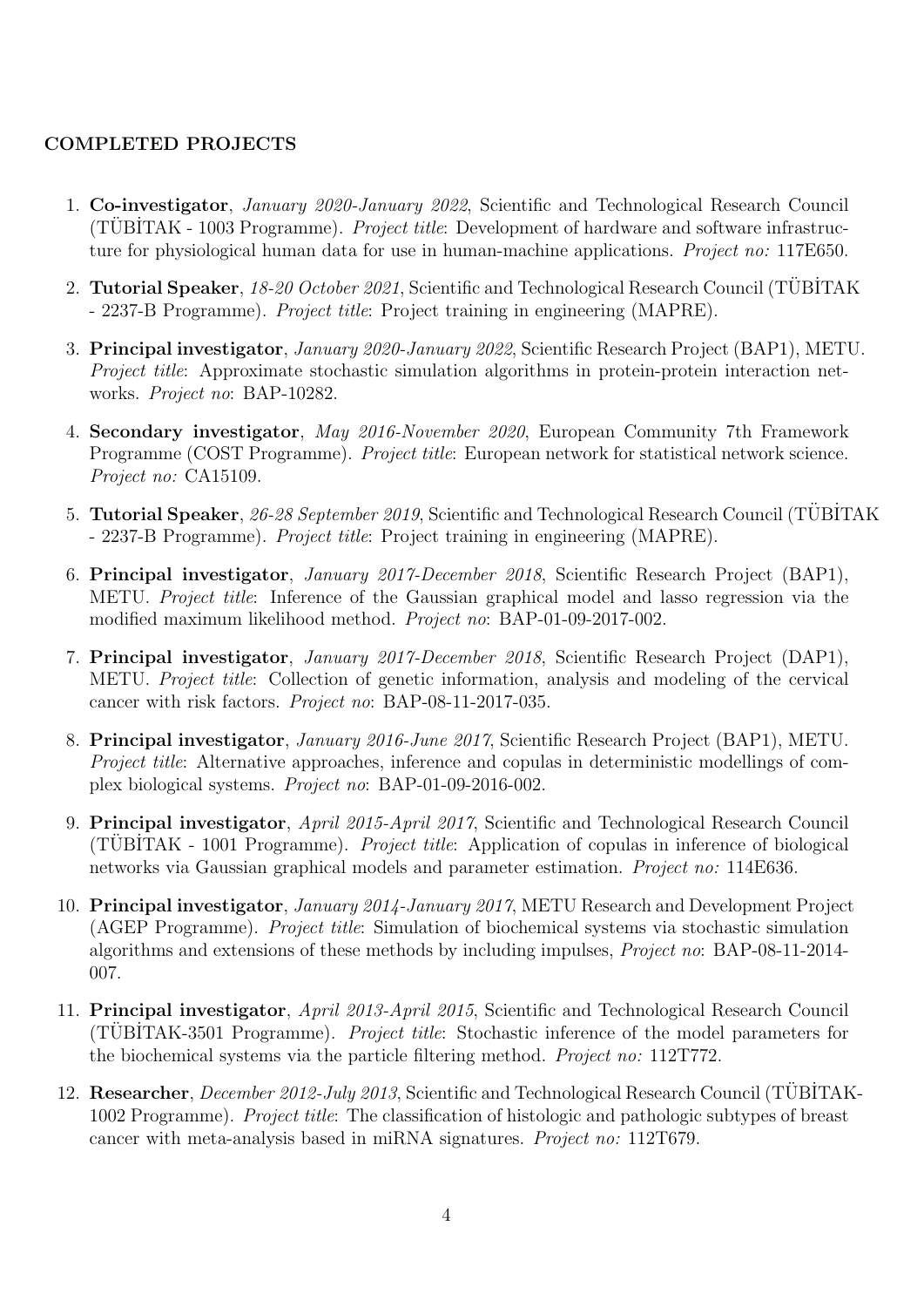- 13. **Co-applicant for METU**, *September 2010 March 2015*, European Community 7th Framework Programme, with Dr. Tolga Can (Dept. of Computer Engineering, METU) and Prof. Gerhard Wilhelm Weber (Institute of Applied Math, METU). *Project title*: PATHOSYS - New Algorithms for Host Pathogen Systems Biology. *Project no*: 260429.
- 14. **Co-applicant**, *1-15 July 2010*, Scientific and Technological Research Council (TÜBİTAK-2229) Programme), with Dr. Barış Bayram and Prof. Mevlüde Gülbin Dural (Dept. of Electric an Electronic Engineering, METU). *Project title*: Teaching promising high-school students for the " Physics Olympiad ".
- 15. **Researcher**, *September 2009-September 2011*, Scientific Research Project (BAP), METU. *Project title*: Identification of Turkish climate zones and development of precipitation forecast models by data mining methods. *Project no*: BAP-2008-01-09-02.
- 16. **Researcher**, *September 2005-August 2007*, Engineering and Physical Sciences Research Council, UK (EPSRC). *Project title*: Stochastic modelling and statistical inference of gene regulatory pathways: integrating multiple sources of data. *Project no*: EP/C010620/1.

# **PUBLICATIONS IN JOURNALS**

- 1. Erkuş, E.C. and **Purutçuoğlu, V.** (2021) "Outlier detection and quasi-periodicity optimization algorithm: Frequency domain based outlier detection (FOD) ". *European Journal of Operational Research*, 291, 560-574.
- 2. Farnoudkia, H. and **Purutçuoğlu, V.** (2021) ave "Vine copula graphical models in the construction of biological networks ". *Hacettepe Journal of Mathematics and Statistics*, 50 (4), 11721184.
- 3. Bülbül, G. B. and **Purutçuoğlu, V.** (2021) "Novel model selection criteria for LMARS: MARS designed for biological networks ". *Journal of Statistical Computation and Simulation*, 91 (9), 17491761.
- 4. Farnoudkia, H. and **Purutçuoğlu, V.** (2020) "Application of r-vine copula method in Istanbul stock market data: A case study for the construction sector ". *Journal of Turkish Operations Management*, 4 (2), 509-518.
- 5. Ağraz, M. and **Purutçuoğlu, V.** (2020) "Long-tailed graphical model and frequentist inference of the model parameters for biological networks ". *Journal of Statistical Computation and Simulation*, 90 (9), 1591-1605.
- 6. **Purut¸cuo˘glu, V.** and Farnoudkia, H. (2019) " Copula Gaussian graphical modelling of biological networks and Bayesian inference of model parameters ", *Scientia Iranica*, doi: 10.24200/sci.2019. 5071.1076, 26 (4), 2495-2505.
- 7. Erkuş, E C., **Purutçuoğlu, V.**, Purutçuoğlu, E. (2019) "Detection of abnormalities in heart rate using multiple Fourier transforms ", *International Journal of Environmental Science and Technology*, https://doi.org/10.1007/s13762-019-02252-3, 16, 52375242.
- 8. Bülbül, G. B., Purutçuoğlu, V., Purutçuoğlu, E. (2019) "Novel model selection criteria on sparse biological networks ", *International Journal of Environmental Science and Technology*, https://doi.org/10.1007/s13762-019-02206-9, 16, 53595364.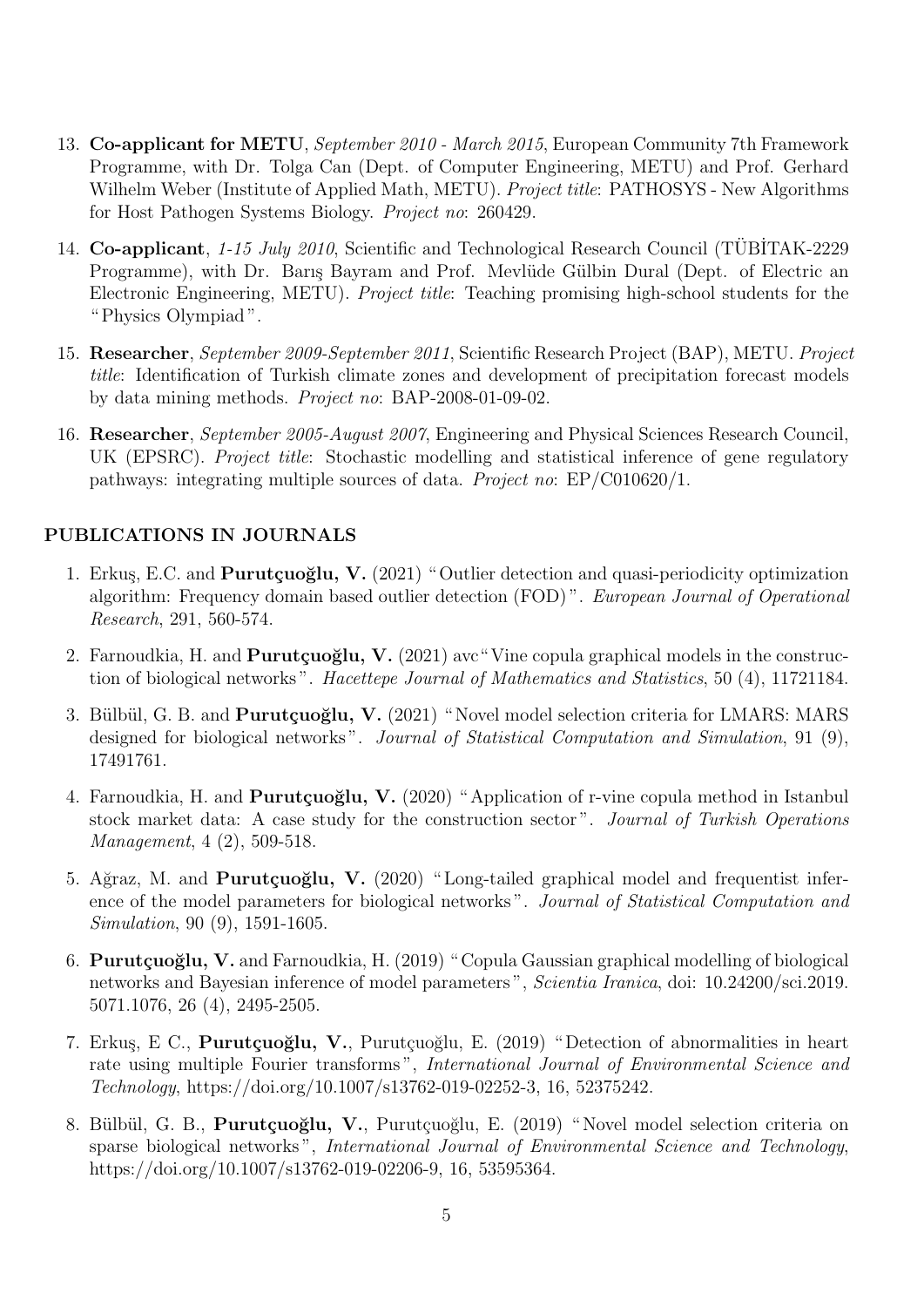- 9. Ağraz, M. and **Purutçuoğlu, V.** (2019) "Extended lasso-type MARS (LMARS) model in the description of biological network ", *Journal of Statistical Computation and Simulation*, doi: 10.1080/00949655.2018.15314, 89 (1), 1-14.
- 10. Bahçivancı, B., **Purutçuoğlu, V.**, Purutçuoğlu, E., Ürün, Y. (2018) " Estimation of gynecological cancer networks via target proteins", *Journal of Multidisciplinary Engineering Science and Technology*, 5 (12), 9296-9302.
- 11. Ayyıldız, E. and **Purutçuoğlu, V.** (2018) "Modeling of various biological networks via LCMARS", *Journal of Computational Science*, 28, 148-154.
- 12. Ayyıldız, E. and **Purutçuoğlu, V.** (2018) "Is it necessary to apply the outlier detection for protein-protein interaction data? ", *Journal of Biostatistics-Turkish Clinics*, 1-17 (accepted for publication).
- 13. Ayyıldız, E., **Purutçuoğlu, V.** and Weber, G.W. (2018) "Loop-based conic multivariate adaptive regression splines is a novel method for advanced construction of complex biological networks ", *European Journal of Operational Research*, doi: 10.1016/j.ejor.2017.12.011, 270, 852- 861.
- 14. Altıntan, D., **Purutçuoğlu, V.** and Uğur, Ö. (2018) "Impulsive expressions in stochastic simulation algorithms ", *International Journal of Computational Methods*, doi: 10.1142/S021987621750075X, 15 (1), 750075.1-16.
- 15. Altıntan, D. and **Purutçuoğlu, V.**. (2018) "Exact stochastic simulation algorithms and impulses in biological systems ", *International Journal of Computational and Experimental Science and Engineering*, 4 (2), 41-47.
- 16. Varol, D., **Purutçuoğlu, V.** and Yılmaz, R. (2017) "Whole genome analysis of the heat stress response in commercial baker's yeast (Saccharomyces cerevisiae) with comparative statistical approaches ", *Gene and Genomics*, doi: 10.1007/s13258-017-0616-6, 1-14.
- 17. Dokuzoğlu, D. and **Purutçuoğlu, V.** (2017) "Comprehensive analyses of Gaussian graphical model under different biological networks ", *Acta Physica Polonica, Series A*, doi: 10.12693/APhys PolA.132. 1106, 132, 1106-1111.
- 18. **Purutçuoğlu, V.** and Farnoudkia, H. (2017) "Gibbs sampling in inference of copula Gaussian graphical model adapted to biological networks ", *Acta Physica Polonica, Series A*, doi: 10.12693/ APhysPolA.132.1112, 132, 1112-1117.
- 19. **Purutçuoğlu, V.** and Ayyıldız, E. (2017) "Mathematical modeling of gene networks (in Turkish) ", *Journal of Biostatistics-Turkish Clinics*, doi: 10.5336/biostatic.2017-55474, 1-13.
- 20. Akal, T., **Purutçuoğlu, V.** and Weber, G.-W. (2017) "Robust background normalization method for one-channel microarrays ", *Turkish Journal of Biochemistry*, doi: 10.1515/tjb-2016- 0231, 42 (2), 1-11.
- 21. **Purutçuoğlu, V.**, Ayyıldız, E. and Wit, E. (2017) "Comparison of two inference approaches in Gaussian graphical models ", *Turkish Journal of Biochemistry*, 42 (2), 1-20.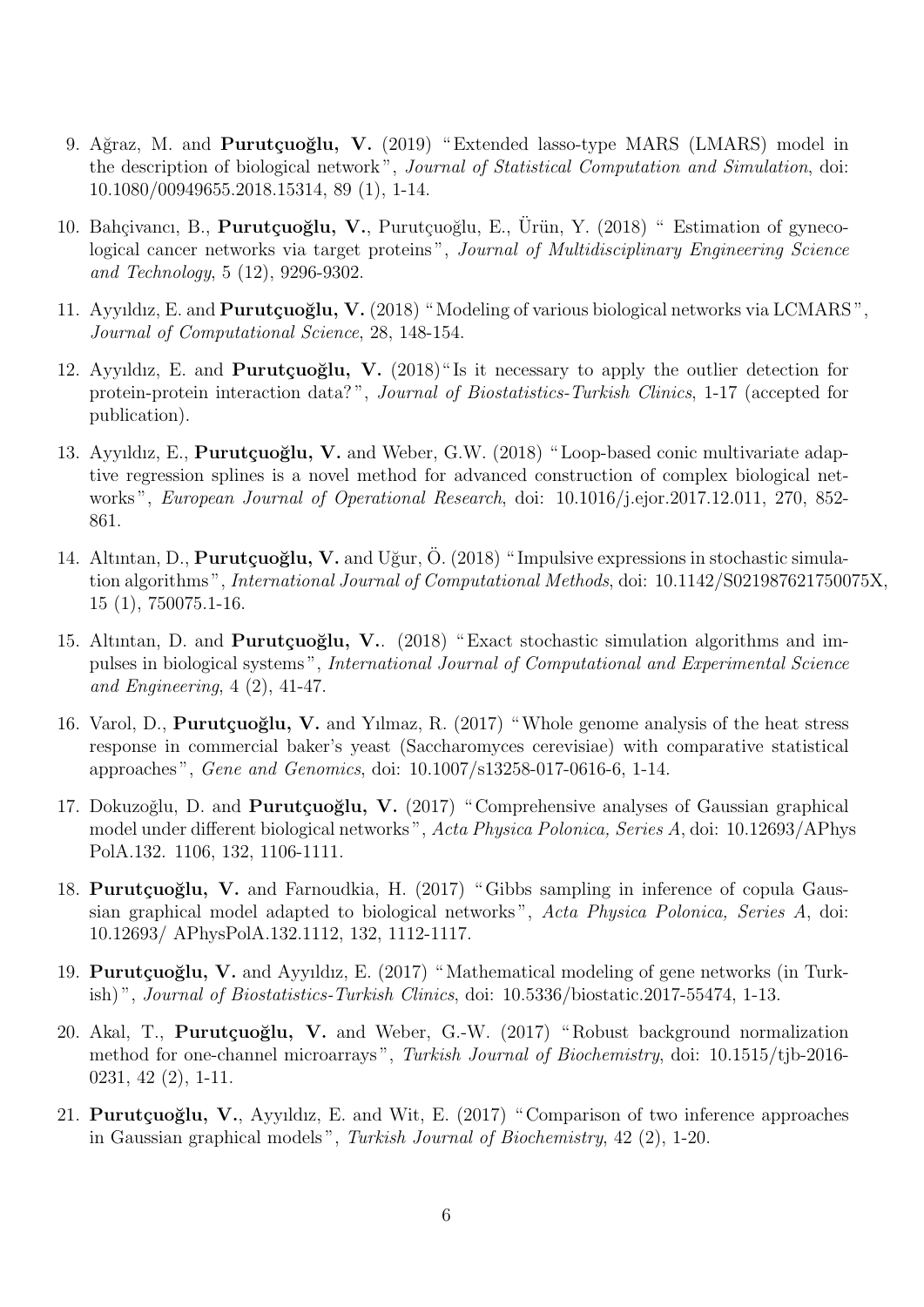- 22. **Purutçuoğlu, V.**, Ağraz, M. and Wit, E. (2017) "Bernstein approximations in glasso-based estimation of biological networks ", *The Canadian Journal of Statistics*, doi: 10.1002/cjs11309, 45 (1), 62-76.
- 23. Tuncer, G. and **Purutçuoğlu, V.** (2017) "Application of impulsive deterministic simulation of biochemical networks via simulation tools ", *Proceedings of the Jangjeon Mathematical Society (PJMS)*, 20 (1), 105-119.
- 24. Ayyıldız, E., Ağraz, M. and **Purutçuoğlu, V.** (2017) "MARS as the alternative approach of Gaussian graphical model for biochemical networks ", *Journal of Applied Statistics*, 44 (16), 2858-2876.
- 25. Ağraz, M. and **Purutçuoğlu, V.** (2016) "Different types of Bernstein operators in inference of Gaussian graphical model ", *Cogent Mathematics*, 3, 1154706.1-11.
- 26. Tuncer, G. and **Purutçuoğlu, V.** (2015) "Comparative assessment of simulation tools for biochemical networks; *American Review of Mathematics and Statistics*, doi: 10.15640/arms.v3n2a9, 3 (2), 69-82.
- 27. İyigün, C., Türkeş, M., Batmaz, İ., Yozgatlıgil, C., **Purutçuoğlu, V.**, Koç, E.K., Öztürk, M. (2013) " Clustering current climate regions of Turkey by using a multivariate statistical method ", *Theoretical and Applied Climatology*, doi: 10.1007/s00704-012-0823-7, 1-15.
- 28. **Purutçuoğlu, V.** and Wit, E. (2012) "Estimating network kinetics of the MAPK/ERK pathway using biochemical data ", *Mathematical Problems in Engineering*, doi:10.1155/2012/ 752631, 1- 34.
- 29. Ayyıldız, E., **Purutçuoğlu, V.**, and Wit, E. (2012) "A short note on resolving singularity problems in covariance matrices ", *International Journal of Statistics and Probability*, doi:10.5539/ ijsp.v1n2p113, 1 (2), 113-118.
- 30. **Purutçuoğlu, V.** (2012) "Inference of the stochastic MAPK pathway by modified diffusion bridge method ", *Central European Journal of Operations Research*, doi: 10.1007/s10100-012- 0237-8, 1-15.
- 31. **Purutçuoğlu, V.** (2012) "Robust gene expression index", *Mathematical Problems in Engineering*, doi: 10.1155/2011/182758, 1-12.
- 32. Purutçuoğlu, V. and Karagülle, S. (2011) "Stukel's extended logistic regression analysis with R ", *Journal of Biostatistics-Turkish Clinics*, 3 (1), 49-56.
- 33. Cuhacı, G. and **Purutçuoğlu, V.** (2011) "Review of the six-sigma methodology and its case studies", *Selçuk Journal of Applied Mathematics*, 12 (1), 95-108.
- 34. Kartal, E., Fahmi, F. M., İyigün C., Türkeş, M., Yozgatlıgil, C., **Purutçuoğlu, V.**, Batmaz, İ., and Köksal, G. (2011) "Identifying climate zones of Turkey by hierarchical clustering method (in Turkish) ", *Journal of Statistical Research*, 8 (1), 13-25.
- 35. **Purutçuoğlu, V.** (2010) "An overview to stochastic simulation algorithms for biochemical systems (in Turkish) ", *Journal of Statistical Research*, 7 (1), 70-82.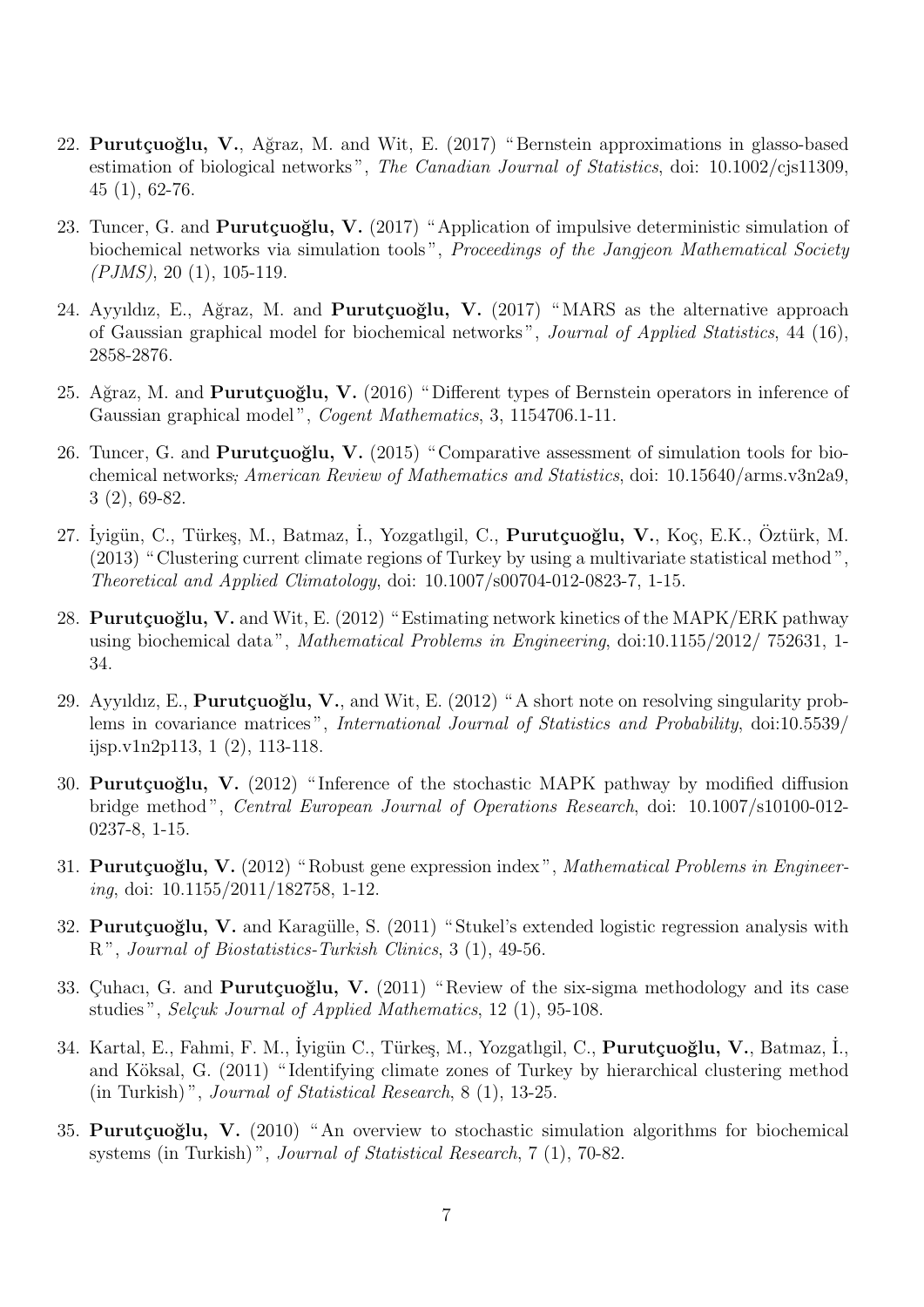- 36. **Purutçuoğlu, V.** and Wit, E. (2008) "Bayesian inference for the MAPK/ERK pathway by considering the dependency of the kinetic parameters ", *Bayesian Analysis*, doi: 10.1214/08- BA332, 3 (4), 851-886.
- 37. **Purutçuoğlu, V.** and Wit, E. (2008) "Bayesian inference of the complex MAPK pathway under structural dependency ", *Journal of Statistical Research*, 6 (1), 1-17.
- 38. **Purutçuoğlu, V.** and Wit, E. (2007) "FGX: a frequentist gene expression index for Affymetrix arrays ", *Biostatistics*, doi: 10.1093/biostatistics/kx1020, 8 (2), 433-437.
- 39. **Purutçuoğlu, V.** and Wit, E. (2006) "Exact and Approximate Stochastic Simulations of the MAPK Pathway and Comparisons of Simulations' Results ", *Journal of Integrative Bioinformatics*, doi:10.2390/biecoll-jib-2006-38, 3, 1-13.
- 40. **Purut¸cuo˘glu, V.** and Wit, E. (2005). Discussion on the paper by Copas and Eguchi, *Journal of the Royal Statistical Society, Series B*, doi: 1369-7412/05/67459, 67, Part 4, 507-508.

#### **BOOKS**

- Purutçuoğlu, V., Weber, G.W. and Farnoudkia, H. (2022) "Operations Research: New Paradigms and Emerging Applications ", CRC Press, Taylor and Francis Group.
- Purutçuoğlu, V. and Ayyıldız, E. (December, 2014) "Statistics in the Field of Bioinformatics (Biyoinformatik Alanında ˙Istatistik-in Turkish) ", Nobel Press. ISBN: 978-605-320-008-6.

#### **CHAPTERS IN BOOKS**

- 1. Seçilmiş, D., Ağraz, M. and **Purutçuoğlu, V.** (2022) "Two novel non-parametric models in the construction of biological networks ". Chapter in: *Bayesian Reasoning and Gaussian Processes for Machine Learning Applications*. Editors: K. Hemachandran, S. Tayal, P. M. George, P. Singla, U. K¨ose. *CRC Press*.
- 2. Ayyıldız, E. and **Purutçuoğlu, V.** (2022) "Generating various types of graphical models via MARS ". Chapter in: *Bayesian Reasoning and Gaussian Processes for Machine Learning Applications.* Editors: K. Hemachandran, S. Tayal, P. M. George, P. Singla, U. Köse. *CRC Press.*
- 3. **Purutçuoğlu, V.** and Farnoudkia, H. (2021) "Vine copula and artificial neural network models to analysis breast cancer data ". Chapter in: *Artificial Intelligence for Data-Driven Medical Diagnosis*. Editors: D. Gupta, U. Kose, B. L. Nguyen, S. Bhattacharyya. *De Gruyter*.
- 4. Ağyüz, U., **Purutçuoğlu, V.**, Purutçuoğlu, E. and Ürün, Y. (2021) "Construction of a new model to investigate breast cancer data ". Chapter in: *Modeling, Dynamics, Optimization and Bioeconomics IV*. Editors: A. Pinto and D. Zilberman. *Springer*.
- 5. Erkuş, E. C. and **Purutçuoğlu, V.** (2021) "Outlier detection in biomedical data: ECG focused approaches ". Chapter in: *Artificial Intelligence for Data-Driven Techniques*. *Elsevier* (In print).
- 6. Kaygusuz, M. A. and **Purutçuoğlu, V.** (2021) "Model selection criteria with bootstrap algorithms: applications with biological networks ". Chapter in: *Artificial Intelligence for Data-Driven Techniques*. *Elsevier* (In print).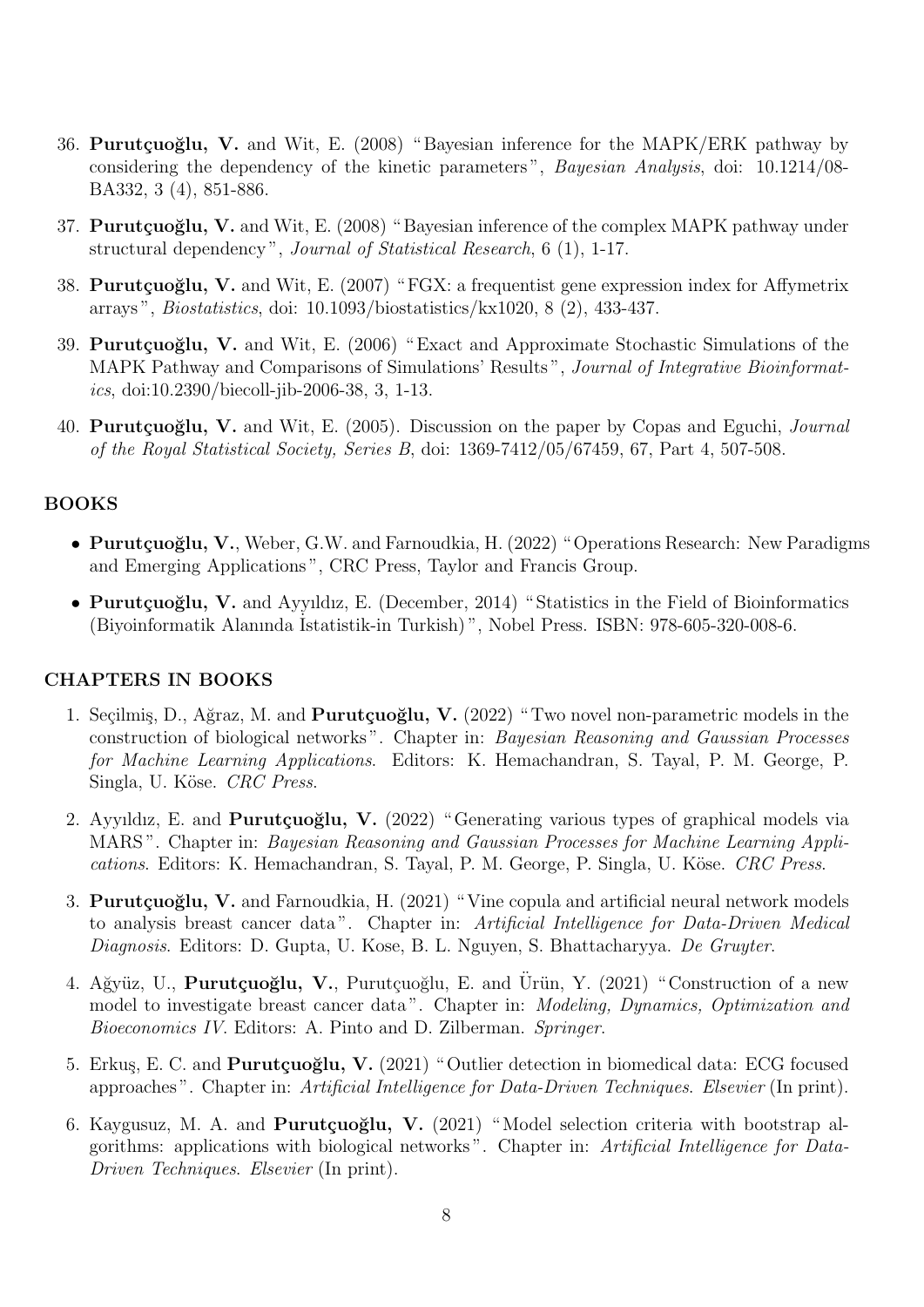- 7. Doğan Dar, E., **Purutçuoğlu, V.** and Purutçuoğlu, E. (2020) "Detection of HIV-1 protease cleavages sites via hidden Markov model and physicochemical properties of aminoacids ". 171- 193. Chapter in: *Numerical Solutions of Realistic Nonlinear Phenomena*. Editors: J. A. T. Machado, N. Ozdemir, D. Baleanu. Springer.
- 8. Erkuş, E. C. and **Purutçuoğlu, V.** (2019) "Feature extraction of hidden oscillation in ECG data via multiple-FOD method ". 47-56. Chapter in: *Artificial Intelligence and Applied Mathematics in Engineering Problems*. Editors: D. J. Hemanth, U. Kose *Springer*
- 9. Kaygusuz, M. A. and **Purutçuoğlu, V.** (2019) "Comparative study for model selection in sparse biological networks and a new alternative approach ". 107-126. Chapter in: *Artificial Intelligence and Applied Mathematics in Engineering Problems*. Editors: D. J. Hemanth, U. Kose *Springer*
- 10. Seçilmiş, D. and **Purutçuoğlu, V.** (2019) "Modeling of biochemical networks via classification and regression tree methods ". 87-102. Chapter in: *Mathematical Methods in Engineering*. Editors: K. Taş, D. Baleanu and J.A. Mashado. *Springer*.
- 11. Ağraz, M. and **Purutçuoğlu, V.** (2019) "Empirical copula in the detection of batch effects". 25-39. Chapter in: *Mathematical Methods in Engineering*. Editors: K. Taş, D. Baleanu and J.A. Mashado. *Springer*.
- 12. Tuncer, G. and **Purutçuoğlu, V.** (2018) "Major simulation tools for biochemical networks", 443-467. Chapter in: *Modelling, Dynamics, Optimization and Bioeconomics III*. Editors: A. Pinto, Z. Zilberman. *Springer*.
- 13. **Purutçuoğlu, V.** (2018) "Stochastic modelling of biochemical networks and inference of model parameters ", 369-385. Chapter in: *Modelling, Dynamics, Optimization and Bioeconomics III*. Editors: A. Pinto, Z. Zilberman. *Springer*.
- 14. Ağraz, M. and **Purutçuoğlu, V.** (2016) "Transformations of data in deterministic modelling of biological networks ", 343-356. Chapter in: *Intelligent Mathematics II: Applied Mathematics and Approximation Theory*. Editors: O. Duman. *Springer*.
- 15. **Purutçuoğlu, V.** (2014) "Biological networks uncover evolution, disease, and gene functions (in Turkish) ", 291-314. Chapter in: *Bioinformatics for Biologist* (Translated from the book of P. Pevzner and R. Shamir entitled by the same name). Editor: Z. Kaya, J. *Nobel Publisher*.
- 16. Defterli, Ö., **Purutçuoğlu, V.**, and Weber, G. W. (2014) "Advanced mathematical and statistical tools in the dynamic modelling and simulation of gene-environment networks ", 235-257. Chapter in: *Modeling, Optimization, Dynamics and Bioeconomy*. Editor: D. Zilberman and A. Pinto. *Springer*.
- 17. **Purutçuoğlu, V.**, Kayış, E., and Weber, G. W. (2011) "Survey of background normalizations for Affymetrix arrays and a case study ", 199-219. Chapter in: *Advances in Intelligent Modelling and Simulation: Simulation Tools and Applications*. Editor: A. Byrski, Z. Oplatkova, M. Carvalho, and M. Kisiel-Dorohinicki. *Springer*.
- 18. Fahmi, M. F., Kartal, E., İyigün, C., Türkeş, M., Yozgatlıgil, C., **Purutçuoğlu, V.**, Batmaz, I., and Köksal, G. (2011) "Determining the climate zones of Turkey by center-based clustering methods ", 171-177. Chapter in: *Nonlinear Dynamics of Complex Systems: Applications in*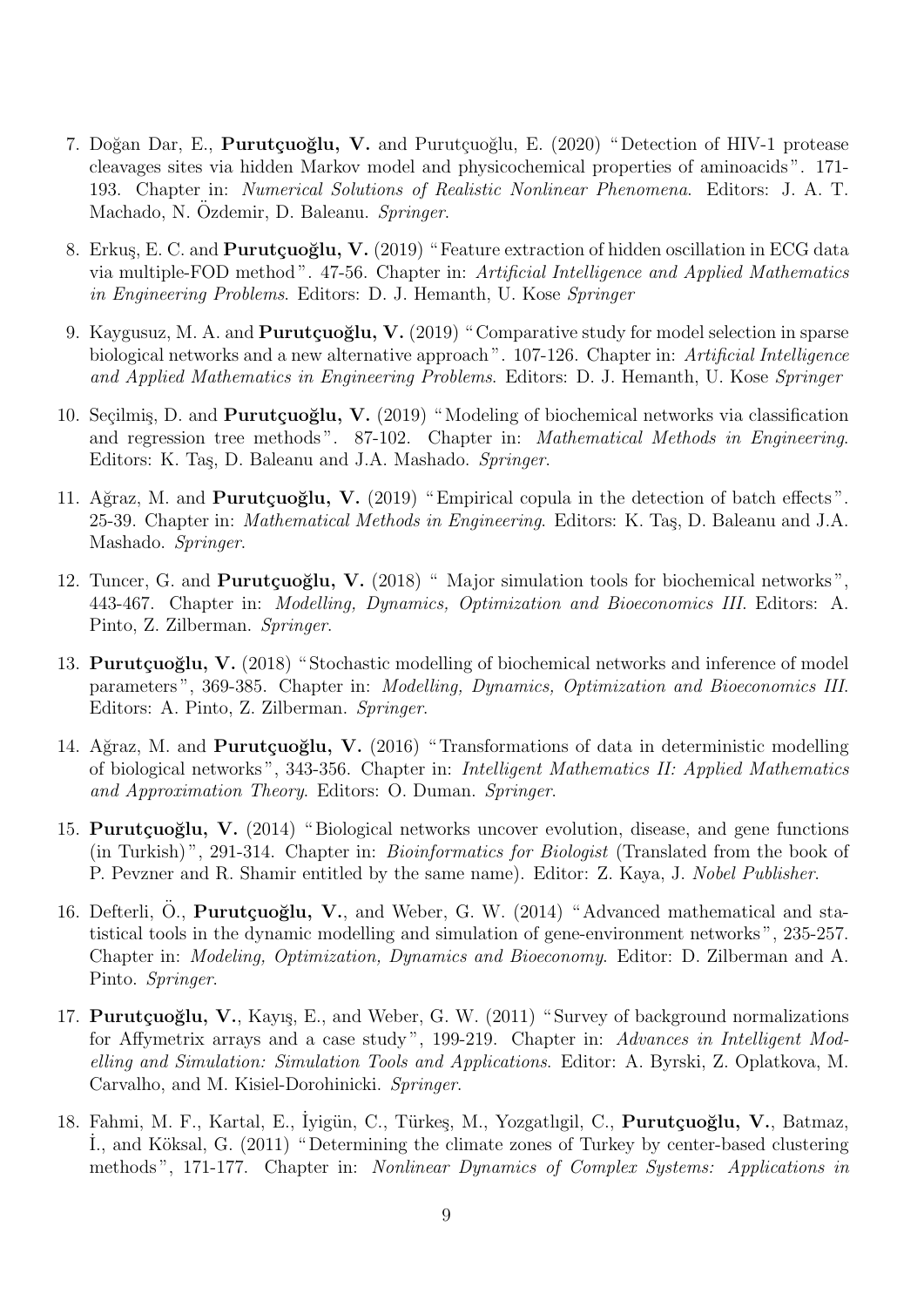*Physical, Biological and Financial Systems*. Editor: J. A. T. Machado, D. Baleanu, and A. Luo. *Springer*.

19. Wit, E., **Purutçuoğlu, V.**, O'Donovan, L., and Zhu, X. (2006) "Gaining weights ... and feeling good about it ", 31-38. Chapter in: *Microarray Technology and Cancer Gene Profiling*. Editor: S. Mocellin. *Springer*.

#### **SUBMITTED AND ONGOING MANUSCRIPTS**

- 1. **Purutçuoğlu, V.**, Atanda, O., Weber, G.-W. and Wit, E. "Detection of the degree distribution in biological networks ".
- 2. Kaygusuz, M. A. and **Purutçuoğlu, V.** "The bootstrap-based model selection methods for sparse biological network ".
- 3. **Purutcuoğlu, V.**, Uğur, Ö. and Doğan-Dar, E. "Statistical Analysis of Biological Data".
- 4. **Purutçuoğlu, V.**, Weber, G.W. and Farnoudkia, H. "Operations Researh: New Paradigms and Emerging Applications - Series 2 ", CRC Press, Taylor and Francis Group.
- 5. **Purutçuoğlu, V.** and Ayyıldız, E. "Statistics in the Field of Bioinformatics", Nobel Press, 2nd Edition.

#### **PUBLICATIONS IN PROCEEDINGS**

#### **A. FULL PAPERS**

- 1. Kaygusuz, M. A. and **Purutçuoğlu, V.** (2021) "Artificial neural networks for nonparametric regression with biological data ", *Proceeding of 5th International Online Conference on Mathematics (ICOMATH 2021)*, Virtual International Congress, Turkey.
- 2. Demirbüken, S. and **Purutçuoğlu, V.** (2021) "Extension of leap condition in approximate stochastic simulation algorithms of biological networks with 2nd and 3rd order Taylor expansion ", *Proceeding of 2nd International Conference on Mathematics and Its Applications in Science and Engineering (ICMASE 2021)*, Virtual International Congress, Spain.
- 3. Kaygusuz, M. A. and **Purutçuoğlu, V.** (2021) "Random forest regression model extended by alternative model selection procedure ", *Proceeding of 2nd International Conference on Applied Mathematics in Engineering (ICAME 2021)*, Virtual International Congress, Turkey.
- 4. Erkuş, E.C. and **Purutçuoğlu, V.** (2021) "A new frequency domain and dynamic time warping based feature ", *Proceeding of 2nd International Conference on Advanced Information Scientific Developments (ICAISD 2021)*, Virtual International Congress, Indonesia.
- 5. Erkuş, E.C. and **Purutçuoğlu, V.**, Arı, F. and Gökçay, D. (2020) "Comparison of several machine learning classifiers for arousal classification: A preliminary study ", *Proceeding of Medical Technologies Congress (TIPTEKNO 2020)*, Virtual International Congress, Turkey.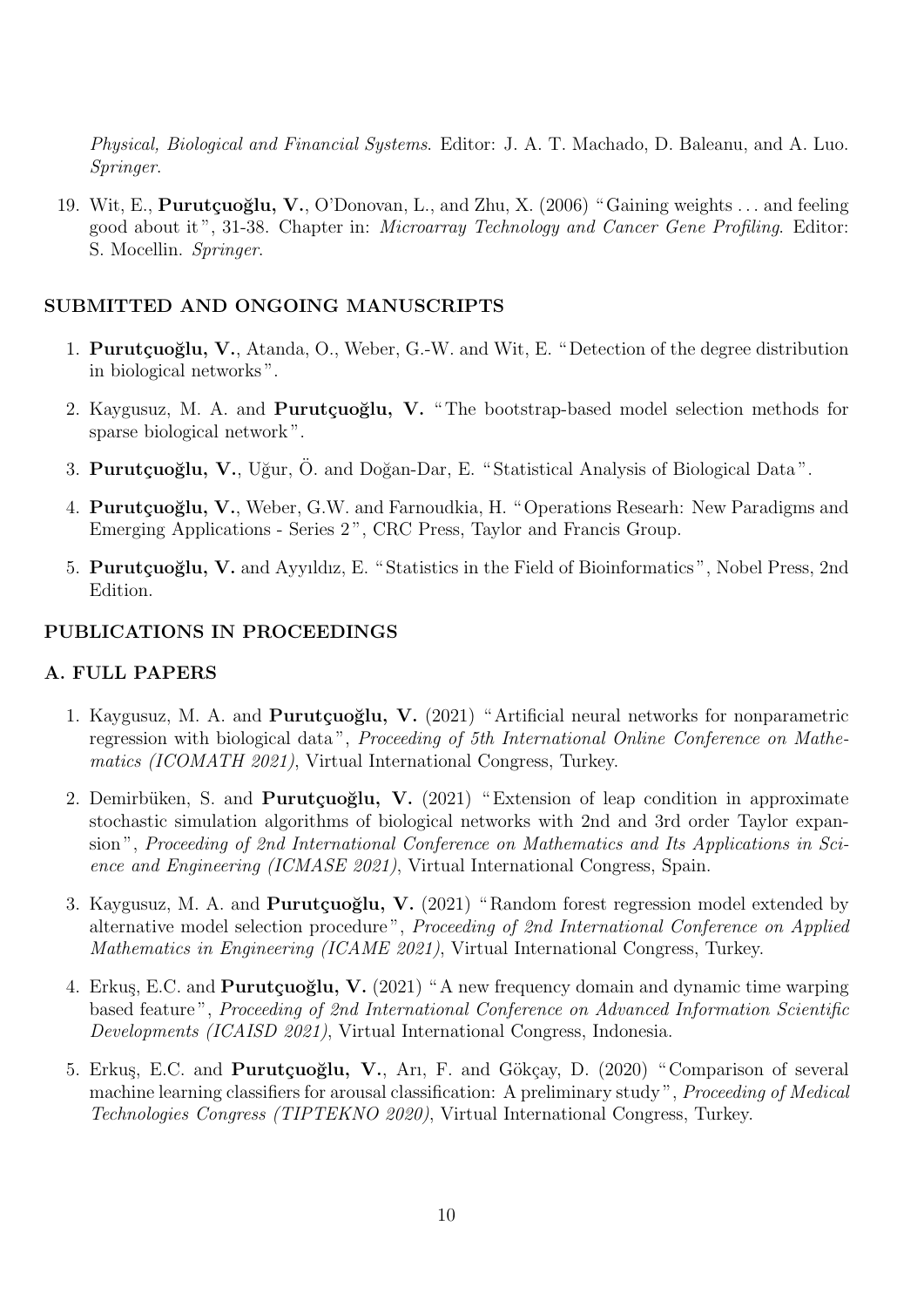- 6. Somuncuoğlu, A. N., **Purutçuoğlu, V.**, Arı, F. and Gökçay, D. (2020) "Investigation on the use of hidden layers, different numbers of neurons and different activation functions to detect pupil dilation responses to stress ", *Proceeding of Medical Technologies Congress (TIPTEKNO 2020)*, Virtual International Congress, Turkey.
- 7. Farzin, M., **Purutçuoğlu, V.**, Arı, F. and Gökçay, D. (2020) "Comparison of data interpolation methods in time course pupil diameter data ", *Proceeding of Medical Technologies Congress (TIPTEKNO 2020)*, Virtual International Congress, Turkey.
- 8. Köstekçi, S. M. and **Purutçuoğlu, V.** (2020) "A new approximate stochastic simulation algorithm for biochemical systems , *Proceeding of the 4th International Conference on Mathematics (ICOMATH 2020)*, Virtual International Conference, Turkey.
- 9. Demirbüken, S. and **Purutçuoğlu, V.** (2020) "Extension of leap condition in approximate stochastic simulation algorithms of biological networks , *Proceeding of the 4th International Conference on Mathematics (ICOMATH 2020)*, Virtual International Conference, Turkey.
- 10. Erkuş, E. C. and **Purutçuoğlu, V.** (2019) "Description of Turkish construction sector via ˙Istanbul stock market data , *Proceeding of the 5th International Conference on Natural and Engineering Sciences (ICNES 2019)*, İstanbul, Turkey.
- 11. **Purutçuoğlu, V.** and Varol. D. (2019) "Descriptive features of spousal relation in Turkey, Proceeding of the International Conference on Mathematics (ICOMATH 2019), İstanbul, Turkey.
- 12. **Purutçuoğlu, V.** (2019) "Description of BIST 50 via volatility models and sector-based variables , *Proceeding of the 3rd International Congress on Tourism, Economic and Business Science Congress (ICTEBS-2019)*, Sivas, Turkey.
- 13. Bahçivancı, B. and **Purutçuoğlu, V.** (2019) "Selection of optimal threshold value in binary construction of biological networks , *Proceeding of the 4th International Conference on Computational Mathematics and Engineering Sciences (CMES 2019)*, Antalya, Turkey.
- 14. Erkuş, E. C. and **Purutçuoğlu, V.** (2019) "Calculation of optimal number of Monte Carlo runs for normally distributed datasets , *Proceeding of the International Conference on Applied* Analysis and Mathematical Modeling (ICAAMM 2019), İstanbul, Turkey.
- 15. Farnoudkia, H. and **Purutçuoğlu, V.** (2019) "Nested Bayesian inference algorithm in the construction of time-course biological networks data , *Proceeding of the International Conference* on Applied Analysis and Mathematical Modeling (ICAAMM 2019), İstanbul, Turkey
- 16. Bülbül, G. B. and **Purutçuoğlu, V.** (2018) "Model selection in MARS-constructed biological networks , *Proceeding of the 5th International Conference on Computational and Experimental Science and Engineering (ICCESEN 2018)*, Antalya, Turkey.
- 17. Erkuş, E. C. and **Purutçuoğlu, V.** (2018) "Two-stage outlier detection algorithm based on Fourier transform: Real data applications , *Proceeding of the International Conference on Innovative Engineering Applications (CIEA 2018)*, Sivas, Turkey.
- 18. Farnoudkia, H. and **Purutçuoğlu, V.** (2018) "Inference of time series chain graphical model, Proceeding of the International Conference on Mathematics (ICOMATH 2018), Istanbul, Turkey.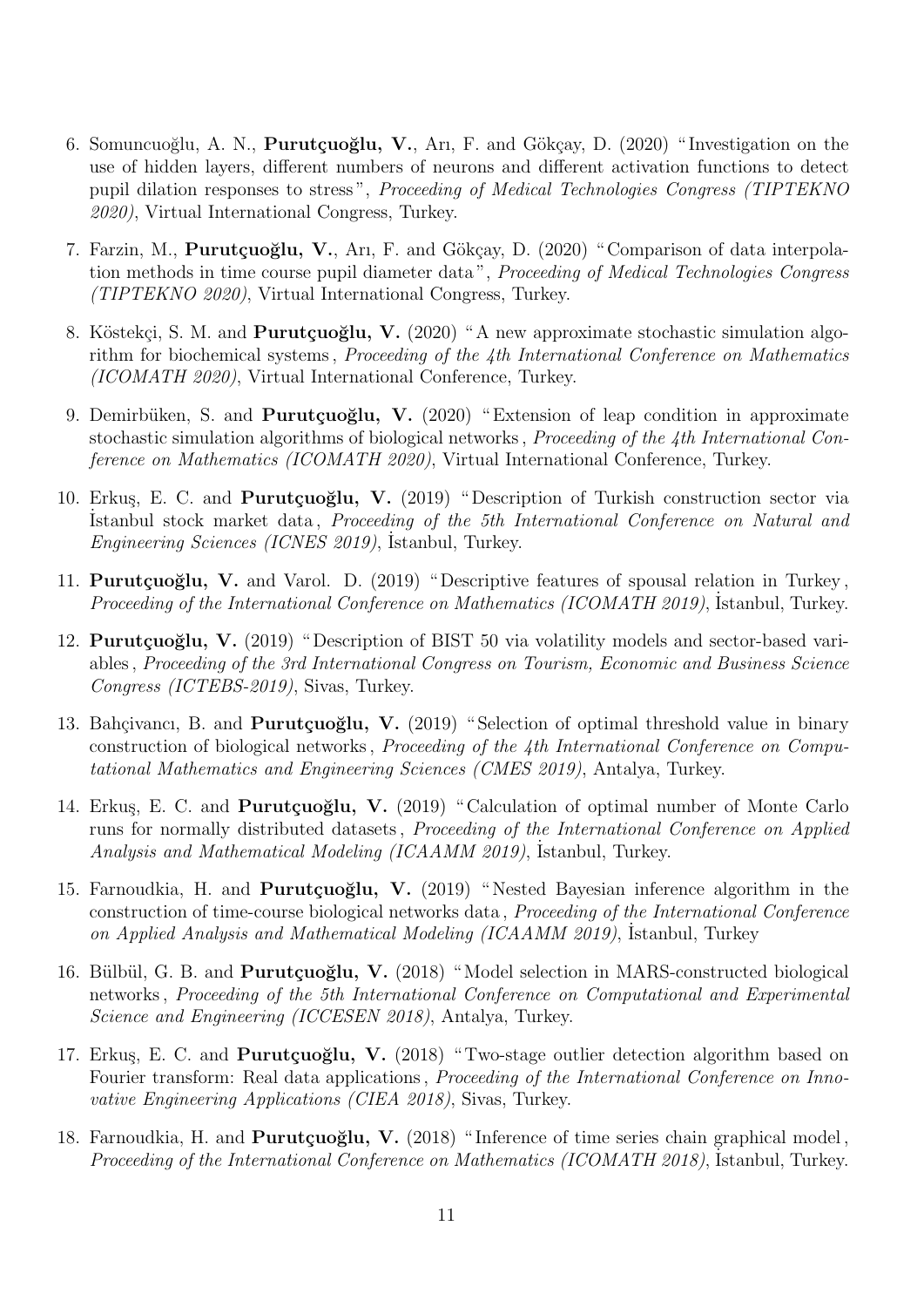- 19. Bülbül, G.B. and **Purutçuoğlu, V.** (2018) "Information complexity criterion in the Gaussian graphical model: real data applications , *Proceeding of the International Conference on Mathe*matics (ICOMATH 2018), İstanbul, Turkey.
- 20. Varol, D., Akal, T. and **Purutçuoğlu, V.** (2017) "Is the log-normal density appropriate for onechannel microarray data? , *Proceeding of the International Conference on Advances in Science* (ICAS 2017), İstanbul, Turkey.
- 21. Seçilmiş, D. and **Purutçuoğlu, V.** (2017) "Nonparametric versus parametric models in inference of protein-protein interaction networks , *Proceeding of the International Conference on Advances* in Science and Arts (ICASA 2017), Istanbul, Turkey.
- 22. Ağraz, M. and **Purutçuoğlu, V.** (2017) "Inference of the Gaussian graphical model via the modified maximum likelihood approach , *Proceeding of ˙Istanbul International Conference on Progress* in Applied Science (ICPAS 2017), Istanbul, Turkey.
- 23. **Purutçuoğlu, V.** and Farnoudkia, H. (2017) "Bayesian inference of biological networks whose components are linearly dependent ", *Proceeding of International Conference on Progress in Ap*plied Science (ICPAS 2017), İstanbul, Turkey.
- 24. Yazıcı, M., **Purutçuoğlu, V.** and Altıntan, D. (2016) "Application of stochastic simulations of biological networks under different impulsive scenarios ", *Proceeding of the 3rd International Conference on Data Mining, Internet Computing, and Big Data (BigData2016)*, Konya, Turkey.
- 25. **Purutçuoğlu, V.** and Odunsi, O. (2016) "Degree distribution of real biological networks", *Proceeding of the 3rd International Conference on Data Mining, Internet Computing, and Big Data (BigData2016)*, Konya, Turkey.
- 26. Yazıcı, C., **Purutçuoğlu, V.**, Yozgatlıgil, C., and Batmaz, İ. (2013) " Detection of unreliable measurements in long-term time-series via data mining techniques: case in Turkish climate data ", Proceeding of the Global Reach of Industrial Engineering, İstanbul, Turkey.
- 27. **Purutçuoğlu, V.** and Kayış, E. (2012) "Comparing clustering techniques for real microarray data ", *Proceeding of IEEE/ACM International Conference on Social Networks Analysis and Mining*, *İstanbul*, *Turkey* (*Citation number: 2*).
- 28. Fahmi, F., Kartal, E., Iyigün, C., Yozgatlıgil, C., Purutçuoğlu, V., Cınar, İ., Aslan, S., Öztürk, M. Z., Türkeş, M., and Batmaz, I. (2011) "Studying the effect of climate change on Turkey by clustering techniques (in Turkish)", *Proceeding of the National Geographical Congress*, Istanbul, Turkey.
- 29. **Purutçuoğlu, V.**, Erdem, T., and Weber, G. W. (2011) "Inference of the JAK-STAT gene network via graphical models ", *Proceeding of the 23rd International Conference on Systems Research, Informatics and Cybernetics*, Baden, Germany.
- 30. Yozgatlıgil, C., Yazıcı, C., **Purutçuoğlu, V.**, and Batmaz, İ. (2011) "Validity of homogeneity tests for meteorological time series data: a simulation study ", *Proceeding of the 58th ISI World Statistics Congress*, Dublin, Ireland.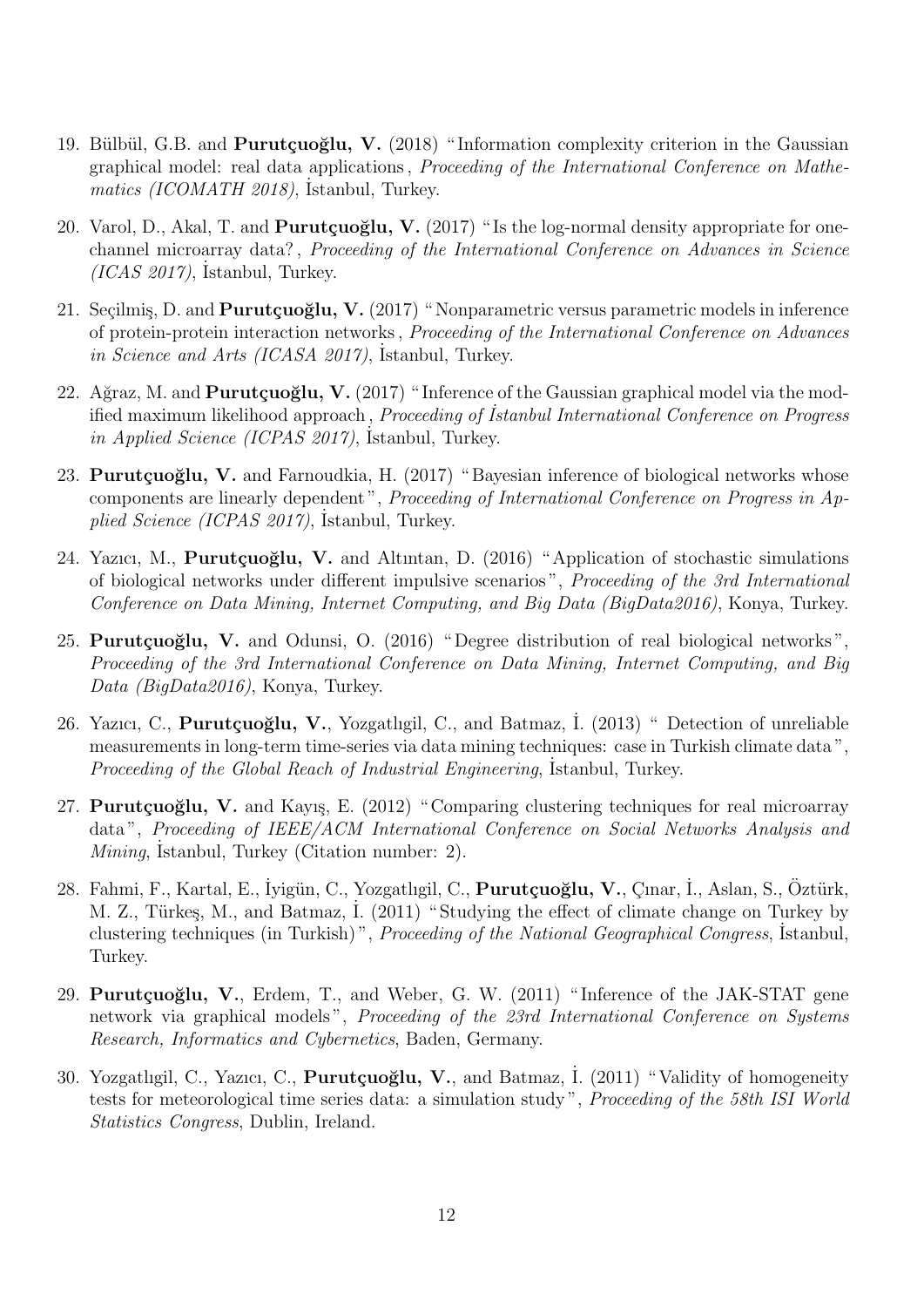- 31. Quek, E. M. P., **Purut¸cuo˘glu, V.**, Sambanthamurthi, R., and Weber, G. W. (2011) " Modelling lipid biosynthesis pathways of oil palms by boolean and graphical approaches ", *Proceeding of the 6th International Symposium on Health, Informatics and Bioinformatics (HIBIT 2011)*, ˙Izmir, Turkey.
- 32. Konak, D. and **Purutçuoğlu, V.** (2010) "Detection of calendar effects on Esenboğa, Atatürk, and London City International Airports by dummy variable method (in Turkish) ", *Proceeding of the 7th National Symposium of Statistical Days*.
- 33. **Purutcuoğlu, V.** (2010) "Stochastic simulation of large biochemical systems by approximate Gillespie algorithm ", *Proceeding of the 5th International Symposium on Health, Informatics and Bioinformatics*, Antalya, Turkey.
- 34. **Purutçuoğlu, V.** and Wit, E. "Inclusion of convoluted measurements in Bayesian inference of the MAPK/ERK pathway via multivariate diffusion model ", *Proceeding of the 3rd International* Symposium on Health, Informatics and Bioinformatics, İstanbul, Turkey, 2008.
- 35. **Purutçuoğlu, V.** and Wit, E. (2006) "Stochastic modelling of the MAPK signalling pathway", *Proceeding of the 21st International Workshop on Statistical Modelling*, Galway, Ireland.

## **B. PUBLISHED ABSTRACTS**

- 1. Kaygusuz, M. A. and **Purutçuoğlu, V.** (2021) "A conditional randomization test for generalized additive models with bootstrap methods , *Proceeding of 4th International Conference on Econometrics and Statistics (EcoSta 2021)*, Virtual Congress, Hong Kong.
- 2. Kaygusuz, M. A. and **Purutçuoğlu, V.** (2021) "Deep neural networks for faster nonparametric regression , *Proceeding of 10th World Congress in Probability and Statistics*, Virtual Congress, South Korea.
- 3. Kaygusuz, M. A. and **Purutçuoğlu, V.** (2021) "Bootstrap and cross-validation methods in graphical lasso algorithm , *Proceeding of 8th International Conference on Recent Advances in Pure and Applied Mathematics (ICRAPAM2021)*, Muğla, Turkey.
- 4. Doğan Dar, E. and **Purutçuoğlu, V.** (2020) "Construction of circular-circular graphical network via simulated and real data , *COSTNET Statistical Network Science Virtual Conference*, Munih, Germany.
- 5. Doğan Dar, E. and **Purutçuoğlu, V.** (2019) "Circadian gene interactions: a circular approach, *Proceeding of 2nd Euroasia Biochemical Approaches and Technologies Congress (EBAT 2019)*, Antalya, Turkey.
- 6. Kaygusuz, M. A. and **Purutçuoğlu, V.** (2019) "Bootstrap-based model selection criteria in biological networks , *Proceeding of 2nd Euroasia Biochemical Approaches and Technologies Congress (EBAT 2019)*, Antalya, Turkey.
- 7. Farnoudkia, H. and **Purutçuoğlu, V.** (2019) "Non-Gaussian model construction of biological networks via copulas , *Proceeding of 2nd Euroasia Biochemical Approaches and Technologies Congress (EBAT 2019)*, Antalya, Turkey.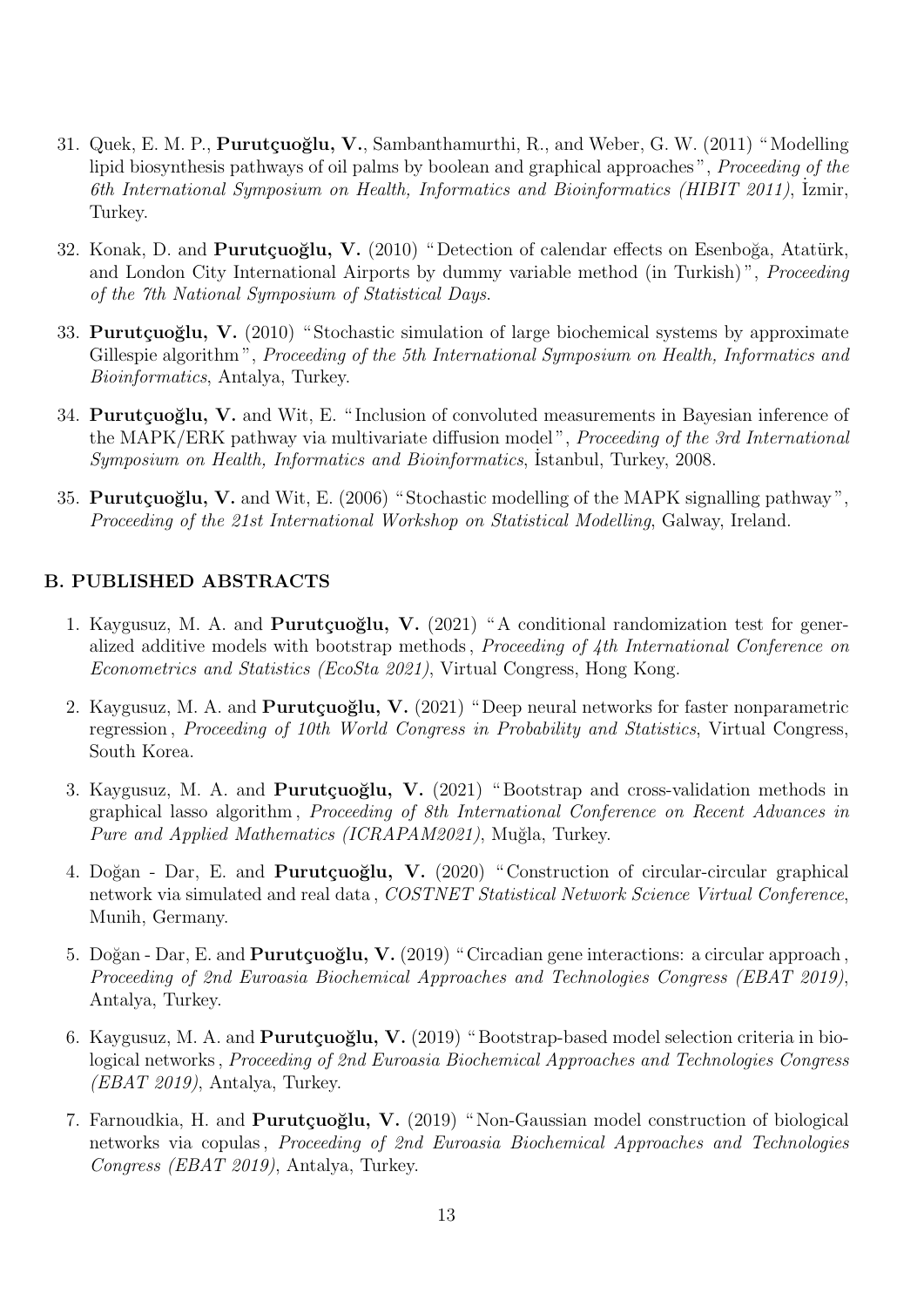- 8. Farnoudkia, H. and **Purutçuoğlu, V.** (2019) "Vine copula graphical models in the construction of biological networks , *Proceeding of 5th International Conference on Engineering Sciences (ICES 2019)*, Ankara, Turkey.
- 9. Ayyıldız, E. and **Purutçuoğlu, V.** (2019) "A new steady-state modeling approach for proteinprotein interaction networks , *Proceeding of the 32nd Edition of the European Meeting of Statisticians (EMS 2019)*, Palermo, Italy.
- 10. Bülbül, G. B. and **Purutçuoğlu, V.** (2019) "Description of LMARS model under StARS model selection criterion in the description of biological networks , *Proceeding of the International Conference on Computational Methods in Applied Sciences (ICCMAS 2019)*, İstanbul, Turkey.
- 11. Erkuş, E. C. and **Purutçuoğlu, V.** (2019) "Detection of hidden patterns in time series data via multiple-time FOD method , *Proceeding of the 30th European Conference on Operational Research (EURO 2019)*, Dublin, Ireland.
- 12. Farnoudkia, H. and **Purutçuoğlu, V.** (2018) "Expectation-maximization algorithm for inference of time series chain graphical model , *Proceeding of the 5th International Conference on Computational and Experimental Science and Engineering (ICCESEN 2018)*, Antalya, Turkey.
- 13. Ağraz, M. and **Purutçuoğlu, V.** (2018) "Selection of the threshold value in the construction of protein-protein interaction networks via graphical models , *Proceeding of the International Conference on Data Science and Applications (ICONDATA)*, Yalova, Turkey.
- 14. Farnoudkia, H. and **Purutçuoğlu, V.** (2018) "Semi-bayesian inference of time series chain graphical model in biological network , *Proceeding of the International Conference on Innovative Engineering Applications (CIEA 2018)*, Sivas, Turkey.
- 15. Doğan Dar, E. and **Purutçuoğlu, V.** (2018) "Feature Selection in Modeling of Chip-Seq Data, *Proceeding of the International Conference on Innovative Engineering Applications (CIEA 2018)*, Sivas, Turkey.
- 16. Ağyüz, U. and **Purutçuoğlu, V.** (2018) "Modeling of breast and gynecological cancers data and investigating new biological findings , *Proceeding of the International Conference on Applied Mathematics in Engineering (ICAME2018)*, Balıkesir, Turkey.
- 17. Ağraz, M., Ağyüz, U. and **Purutçuoğlu, V.** (2018) "A new R programming package for the detection of outliers in univariate time series data , *Proceeding of the International Conference on Applied Mathematics in Engineering (ICAME2018)*, Balıkesir, Turkey.
- 18. Doğan-Dar, E. and **Purutçuoğlu, V.** (2018) "Detection of binding sites of Chip-seq data via hidden Markov model and frequentist inference of model parameters , *Proceeding of the International Conference on Applied Mathematics in Engineering (ICAME2018)*, Balıkesir, Turkey.
- 19. Ayyıldız, E. and **Purutçuoğlu, V.** (2018) "Is the outlier detection appropriate for proteinprotein interaction data? , *Proceeding of the 4rd International Researchers, Statisticians And* Young Statisticians Congress (IRSYSC2018), İzmir, Turkey.
- 20. Erkuş, E.C., **Purutçuoğlu, V.** and Ağraz, M. (2017) "Detection of outliers using Fourier transform , *Proceeding of the 10th International Statistics Congress (ISC2017)*, Ankara, Turkey.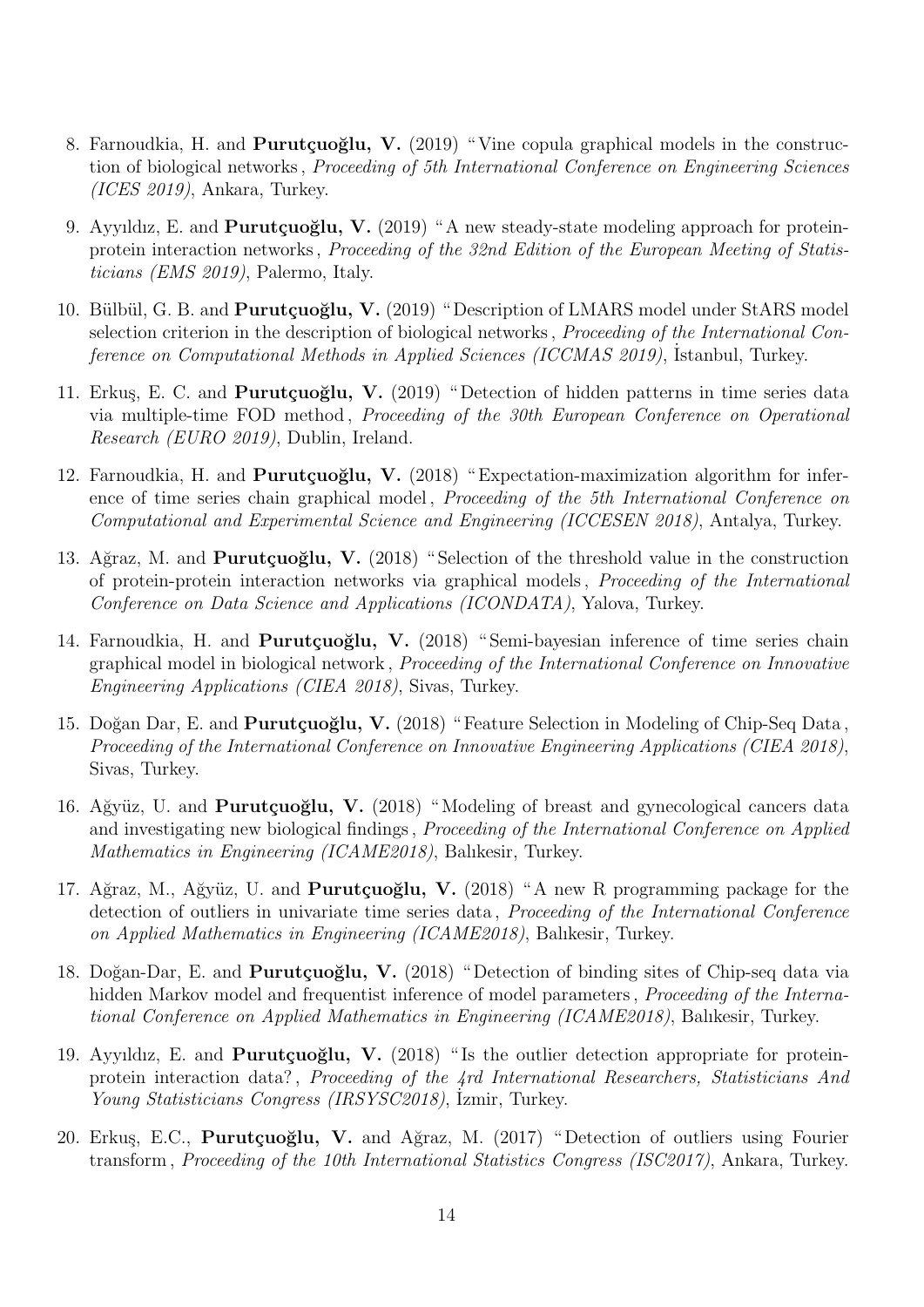- 21. Bahçivancı, B. and **Purutçuoğlu, V.** (2017) "Modeling of gynecological cancers by using all risk factors , *Proceeding of the International Conference on Engineering Technologies (ICENTE 2017)*, Konya, Turkey.
- 22. **Purutçuoğlu, V.** (2017) "Comparison of various biological network constructions, *Proceeding of the 1st International Conference on Computational and Statistical Methods in Applied Sciences (COSTAS 2017)*, Samsun, Turkey.
- 23. **Purutçuoğlu, V.** and Bahçivancı (2017) "Mathematical modeling of gynecological cancers via quasi target proteins ", *Proceeding of the 4rd International Conference on Computational and Experimental Science and Engineering (ICCESEN-2017)*, Antalya, Turkey.
- 24. **Purutçuoğlu, V.** (2017) "Detection of the best model selection criterion in Gaussian graphical model ", *Proceeding of the 4rd International Conference on Computational and Experimental Science and Engineering (ICCESEN-2017)*, Antalya, Turkey.
- 25. Karakelle, S., **Purutçuoğlu, V.** and Ürün (2017) "Cancer modeling via biologically validated genes ", *Proceeding of the International Conference on Mathematics and Engineering (ICOME-*2017), İstanbul, Turkey.
- 26. **Purutçuoğlu, V.** and Akal, T. (2017) "Accuracy assessment of recent gene expression indices via multi-RGX for one-channel microarrays ", *Proceeding of the International Conference on* Mathematics and Engineering (ICOME-2017), İstanbul, Turkey.
- 27. Ayyıldız, E. and **Purutçuoğlu, V.** (2017) "Modeling of various biological networks via LCMARS, *Proceeding of the International Workshop on Mathematical Methods in Engineering (MME 2017)*, Ankara, Turkey.
- 28. **Purutçuoğlu, V.** and Ağraz M. (2017) "Steady-state modeling of the biological network via long-tailed symmetric distribution , *Proceeding of International Conference on Recent Advances in Pure and Applied Mathematics (ICRAPAM 2017)*, Kuşadası, Turkey.
- 29. **Purutçuoğlu, V.** and Farnoudkia, H. (2016) "Bayesian inference of deterministic MAPK-ERK pathway via reversible jumps Monte Carlo method ", *Proceeding of the 8th International Conference Inverse Problems: Modeling and Simulation (IPMS-2016)*, Fethiye, Turkey.
- 30. Ağraz, M. and **Purutçuoğlu, V.** (2016) "Deterministic modelling of linear and nonlinear interactions in biological systems ", *Proceeding of the International Conference on Information Complexity and Statistical Modeling in High Dimensions with Applications (IC-SMHD)*, Kapadokya, Turkey.
- 31. Ağraz, M. and **Purutçuoğlu, V.** (2016) "A non-parametric model in the construction of biological networks ", *Proceeding of the 2nd Researchers-Statisticians and Young Statisticians Congress (IRSYSC)*, Ankara, Turkey.
- 32. **Purutçuoğlu, V.** and Farnoudkia, H. (2016) "Modelling of biological networks via copula Gaussian graphical model and bayesian inference of model parameters ", *Proceeding of the 2nd Researchers-Statisticians and Young Statisticians Congress (IRSYSC)*, Ankara, Turkey.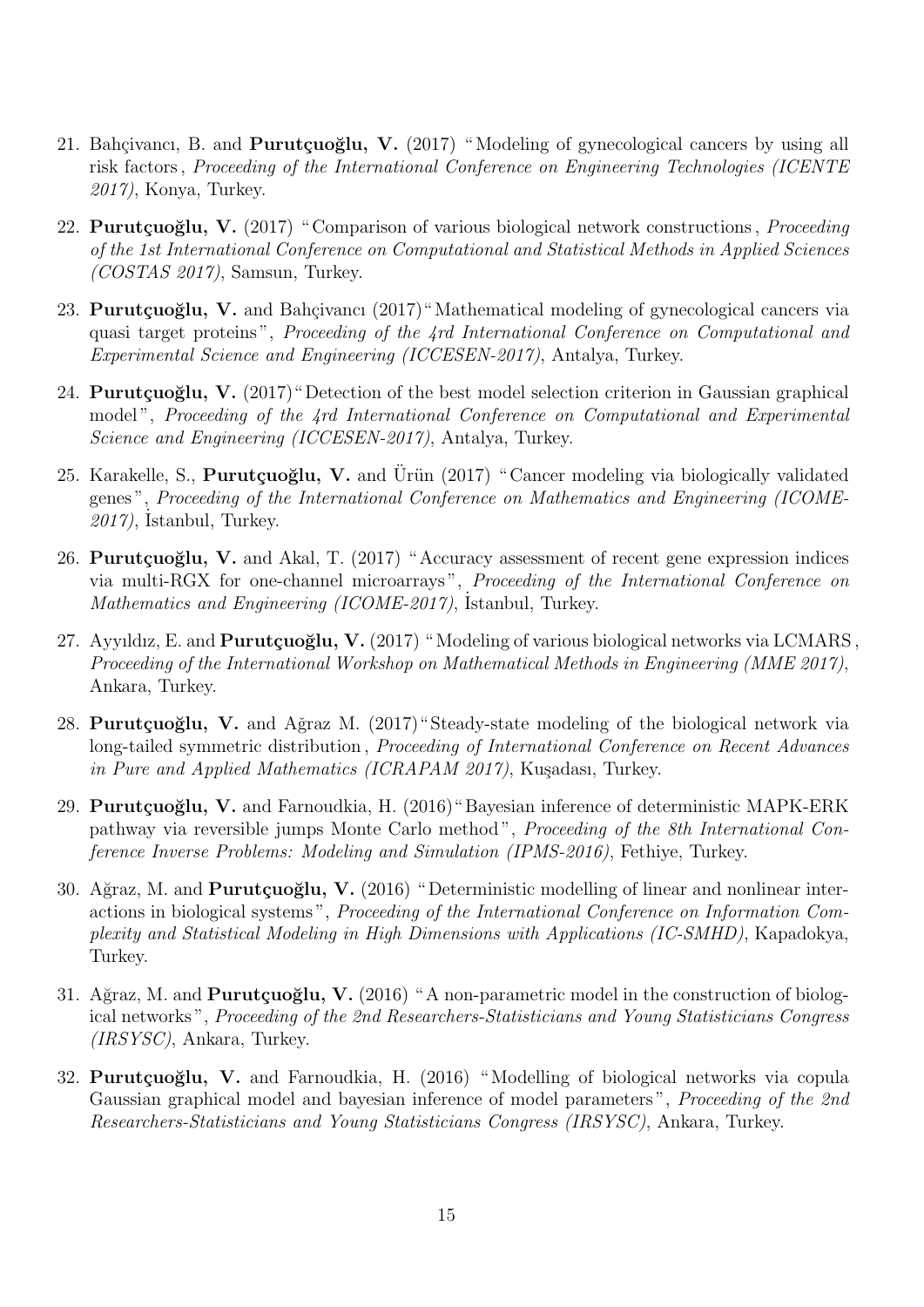- 33. **Purutçuoğlu, V.** and Altıntan, D. (2016) "Exact stochastic simulation algorithms under different scenarios of biological systems ", *Proceeding of the 2nd Researchers-Statisticians and Young Statisticians Congress (IRSYSC)*, Ankara, Turkey.
- 34. Tuncer, G. and **Purutçuoğlu, V.** (2015) " Bifurcation analyses in biochemical networks via simulation tools ", *Proceeding of the 2nd International Conference on Computational and Experimental Science and Engineering*, Antalya, Turkey.
- 35. Seçilmiş, D. and **Purutçuoğlu, V.** (2015) "Inference of biological networks via random forest algorithm ", *Proceeding of the 7th Bioengineering Congress*, *Izmir*, Turkey.
- 36. Altıntan, D., **Purutçuoğlu, V.** and Uğur, Ö. (2015)" Functional impulses in exact stochastic simulation ", *Proceeding of the International Conference on Pure and Applied Mathematics*, Van, Turkey.
- 37. **Purutçuoğlu, V.** (2015) "Applications of copulas in deterministic models of biochemical networks ", *Proceeding of the International Conference on Recent Advances in Pure and Applied* Mathematics, İstanbul, Turkey.
- 38. Dokuzoğlu, D. and **Purutçuoğlu, V.** (2015) "Simulation study for the application of copulas in the Gaussian graphical model ", *Proceeding of the 8th Eastern Mediterranean Region International Biometric Society*, Kapadokya, Turkey.
- 39. **Purutçuoğlu, V.** and Şeker, T. (2015) " Estimation of reaction rates for the Mapk-Erk pathway via western-blotting data ", *Proceeding of the 41st Annual Meeting of the European Society for* Blood and Marrow Transplantation, Istanbul, Turkey.
- 40. **Purutçuoğlu, V.** (2014) "Stochastic inference of the complex MAPK/ERK pathway when the system has impulsive changes ", *Proceeding of the 17th International Symposium on the Biology*  $of$  *Actinomycetes*, Kuşadası, Turkey.
- 41. Ayyıldız, E. and **Purutçuoğlu, V.** (2013) "Inference of the biological systems via L<sub>1</sub>-penalized lasso regression ", *Proceeding of the 29th Meeting of Statisticians*, Budapest, Hungary.
- 42. Varol, D. and **Purutçuoğlu, V.** (2013) " Comparative analysis of a one-channel microarray dataset by different methods ", *Proceeding of the 29th Meeting of Statisticians*, Budapest, Hungary.
- 43. Ağraz, M., Kılıç, B., and **Purutçuoğlu, V.** (2013) " Deterministic modelling of gene network via parametric and non-parametric approaches ", *Proceeding of the 29th Meeting of Statisticians*, Budapest, Hungary.
- 44. Altıntan, D., **Purutçuoğlu, V.**, Uğur, Ö. (2013) " Impulsive expression in chemical master equation and stochastic simulation algorithms ", *Proceeding of the 26th European Conference on Operational Research*, Rome, Italy.
- 45. Aksoy, B., **Purutçuoğlu, V.**, Batmaz, I, and Yozgatlıgil, C. (2013) " Modelling the extreme precipitation data: case study from Turkey ", *Proceeding of the 26th European Conference on Operational Research*, Rome, Italy.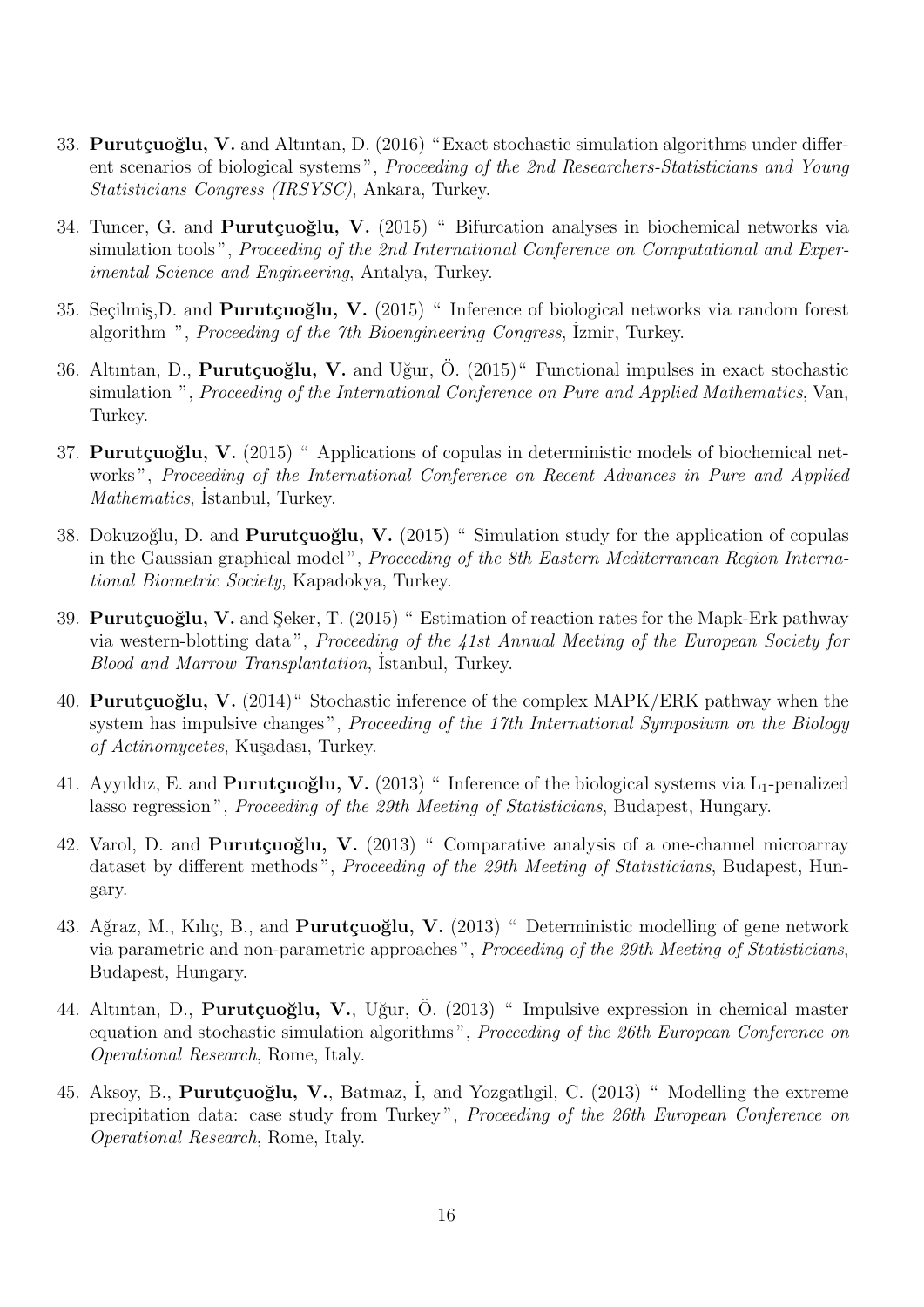- 46. Akal, T., Fahmi, F., Kartal Koç, E., Purutçuoğlu, V., İyigün, C., Yozgatlıgil, C., and Batmaz., ˙I. (2012) " Detection of seasonal changes in climate data by comparative analysis: a case study for Turkey ", *Proceeding of the 25th European Conference on Operational Research*, Vilnius, Lithuania.
- 47. Aykan, F., Kartal Koç, E., Yozgatlıgil, C., İyigün, C., **Purutçuoğlu, V.**, and Batmaz., İ. (2012) " Developing precipitation models for continental Central Anatolia, Turkey ", *Proceeding of the 25th European Conference on Operational Research*, Vilnius, Lithuania.
- 48. **Purutçuoğlu, V.** and Akal, T. (2012) "multi-RGX: a novel background normalization method for oligonucleotides", *Proceeding of the 8th World Congress in Probability and Statistics*, Istanbul, Turkey.
- 49. **Purutçuoğlu, V.**, Defterli, Ö., Fügenschu, A., and Wilhelm-Weber, G. (2012) "Reconstruction of a complex biochemical system and forecasting its behaviour ", *Proceeding of the 25th Conference of European Chapter on Combinatorial Optimization*, Antalya, Turkey.
- 50. Akay, T., Kartal Koç, E., Purutçuoğlu, V., İyigün, C., Yozgatlıgil, C., and Batmaz, İ. (2012) " Investigating the seasonal patterns of Continental Central Anatolia by clustering ", *Proceeding of the 25th Conference of European Chapter on Combinatorial Optimization*, Antalya, Turkey.
- 51. Yazıcı, C., **Purutçuoğlu, V.**, Yozgatlıgil, C., Batmaz, İ, and Bayramoğlu, K. (2011) "Homogeneity analysis for dependent climate data ", *Proceeding of the 6th International Statistical Congress*, Antalya, Turkey.
- 52. **Purutçuoğlu, V.** (2011) "Network structure", *Proceeding of the 7th International Statistical* Congress, İzmir, Turkey.
- 53. Yozgatlıgil, C., **Purutçuoğlu, V.**, Yazıcı, C., and Batmaz, İ. (2010) "Plausibility of the standard normal homogeneity test on Turkish precipitation data (in Turkish) ", *Proceeding of the 7th National Symposium of Statistical Days*, Ankara, Turkey.
- 54. **Purutçuoğlu, V.** and Tiku, M. L. (2009) "Testing unit root and comparison of estimates", *Proceeding of the 14th International Congress on Computational and Applied Mathematics*, Antalya, Turkey.
- 55. **Purutçuoğlu, V.** and Wit, E. (2009) "Rao-blackwellized estimates for the multivariate Bayesian inference", *Proceeding of the International Conference of Mathematical Sciences*, Istanbul, Turkey.
- 56. **Purutçuoğlu, V.** and Wit, E. (2008) "Variational approximation in inference of the kinetic parameters of the MAPK/ERK pathway ", *Proceeding of CRISM Workshop: Bayesian Inference for high-dimensional data*, Warwick, UK.
- 57. **Purutçuoğlu, V.** and Wit, E. (2008) "An approximation algorithm based on leap condition for stochastical simulation of biomedical systems ", *Proceeding of the 4th International Conference "Inverse problems: Modelling and Simulation"*, Fethiye, Turkey.
- 58. **Purutçuoğlu, V.** and Wit, E. (2007) "A new method in approximate stochastic simulations and application in real biochemical systems ", *Proceeding of the 17th International Workshop on Mathematical and Statistical Aspects of Molecular Biology*, Manchester, UK.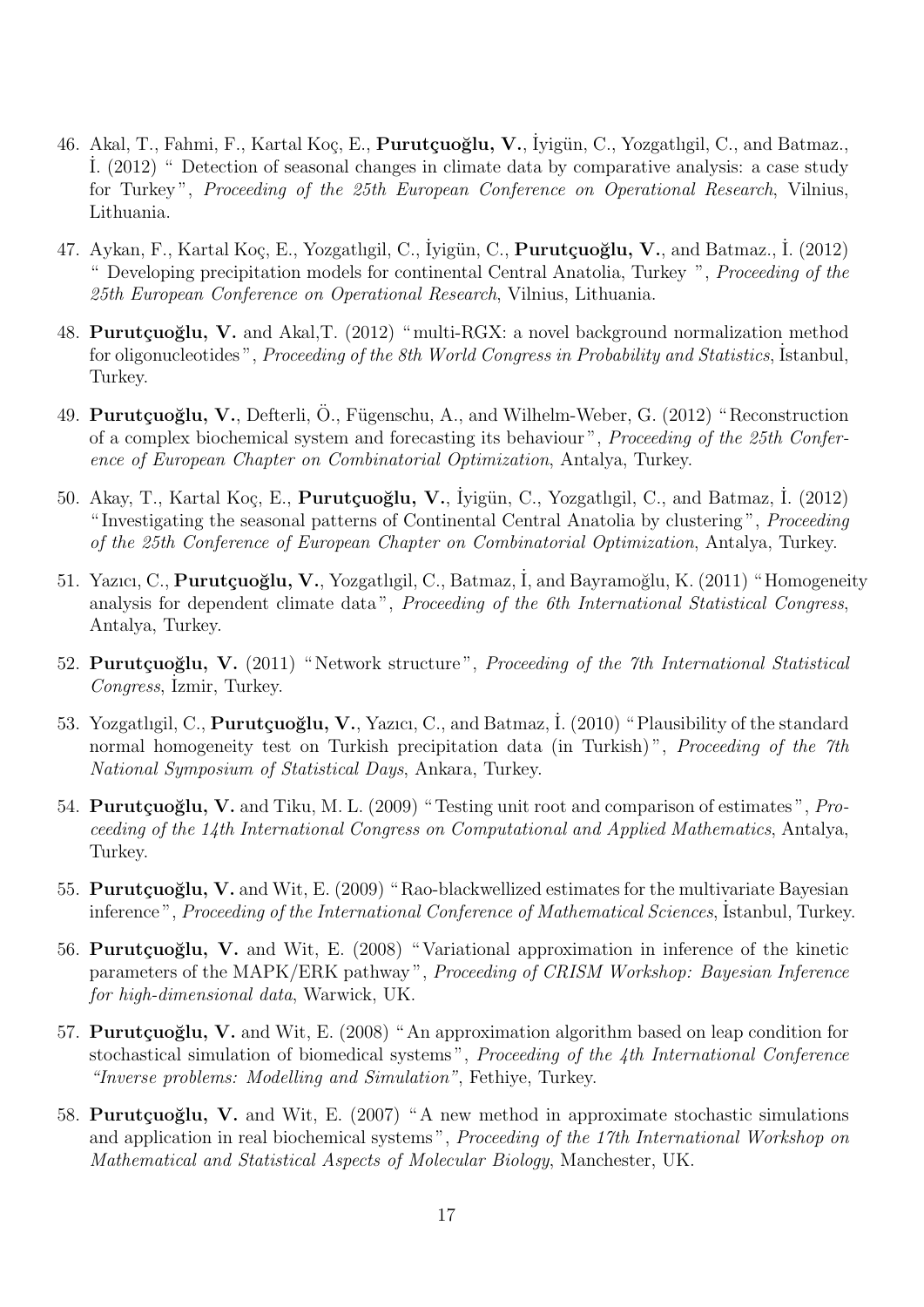# **TECHNICAL REPORTS AND OTHERS**

- Yazıcı, C., **Purutçuoğlu, V.**, Yozgatlıgil, C., Bayramoğlu, K., İyigün, C., and Batmaz, İ. " Homogeneity analysis of Turkish climate data ", 2012, No: METU-STAT-Technical Report-2012-001.
- Asar, Ö., Kartal, E., Aslan, S., Öztürk, M. Z., Yozgatlıgil, C., Çınar, İ., Batmaz, İ., Purutçuoğlu, V., İyigün, C., Fahmi, F., Köksal, G., Türkeş, M., and Tatlı, H. "Handling and analysis of Turkish precipitation data for the period 1950-2006 using descriptive data mining techniques (in Turkish) ", 2011, No: METU-STAT-Technical Report-2011-1.

# **TALKS**

# **Invited Talks**

- 1. " European cooperation for statistics of network data,", Turkey representative in the fourth kickoff meeting of COST project COSTNET, Bilbao, Spain, 9-11 October, 2019.
- 2. " Sparse modeling and inference of networks,", Polish Bioinformatics Society Annual Symposium, Cracow, Poland, 19-21 September, 2019.
- 3. " European cooperation for statistics of network data,", Turkey representative in the second kick-off meeting of COST project COSTNET, Palma De Mallorca, Spain, 27 October, 2017.
- 4. " Protein-protein interaction networks' data ", Institute of Applied Mathematics, METU, Ankara, Turkey, 13 December 2016.
- 5. " European cooperation for statistics of network data,", Turkey representative in the first kick-off meeting of COST project COSTNET, Ribno, Slovenia, 20 September, 2016.
- 6. " European cooperation for statistics of network data,", Turkey representative in the first management committee meeting of COST project COSTNET, Brussels, Belgium, 11 May 2016.
- 7. " Inference of the network via Gaussian graphical models ", METU-group co-representative in the fifth kick-off meeting of the joint EU-7 project PathoSys, SysPatho Workshop: System Biology ad Medicine, Ecole Supéror de Lyon, Lyon, France, 20 September 2013.
- 8. " Estimating the network by different inference methods ", METU-group co-representative in the third kick-off meeting of the joint EU-7 project PathoSys, SysPatho Workshop: System Biology ad Medicine, St. Petersburg, Russia, 11 September 2012.
- 9. " Dynamic modelling of biochemical system via graphical models ", METU-group representative in the second kick-off meeting of the joint EU-7 project PathoSys, Bahçeşehir University, Istanbul, 16 February 2012.
- 10. " Inference of a complex network via stochastic and deterministic approaches ", Institute of Applied Mathematics, METU, Ankara, Turkey, 25 December 2012.
- 11. " Diffusion bridge modelling of stochastic networks ", *Workshop: Statistics for Biological Networks*, Groningen, The Netherlands, 9 September 2011.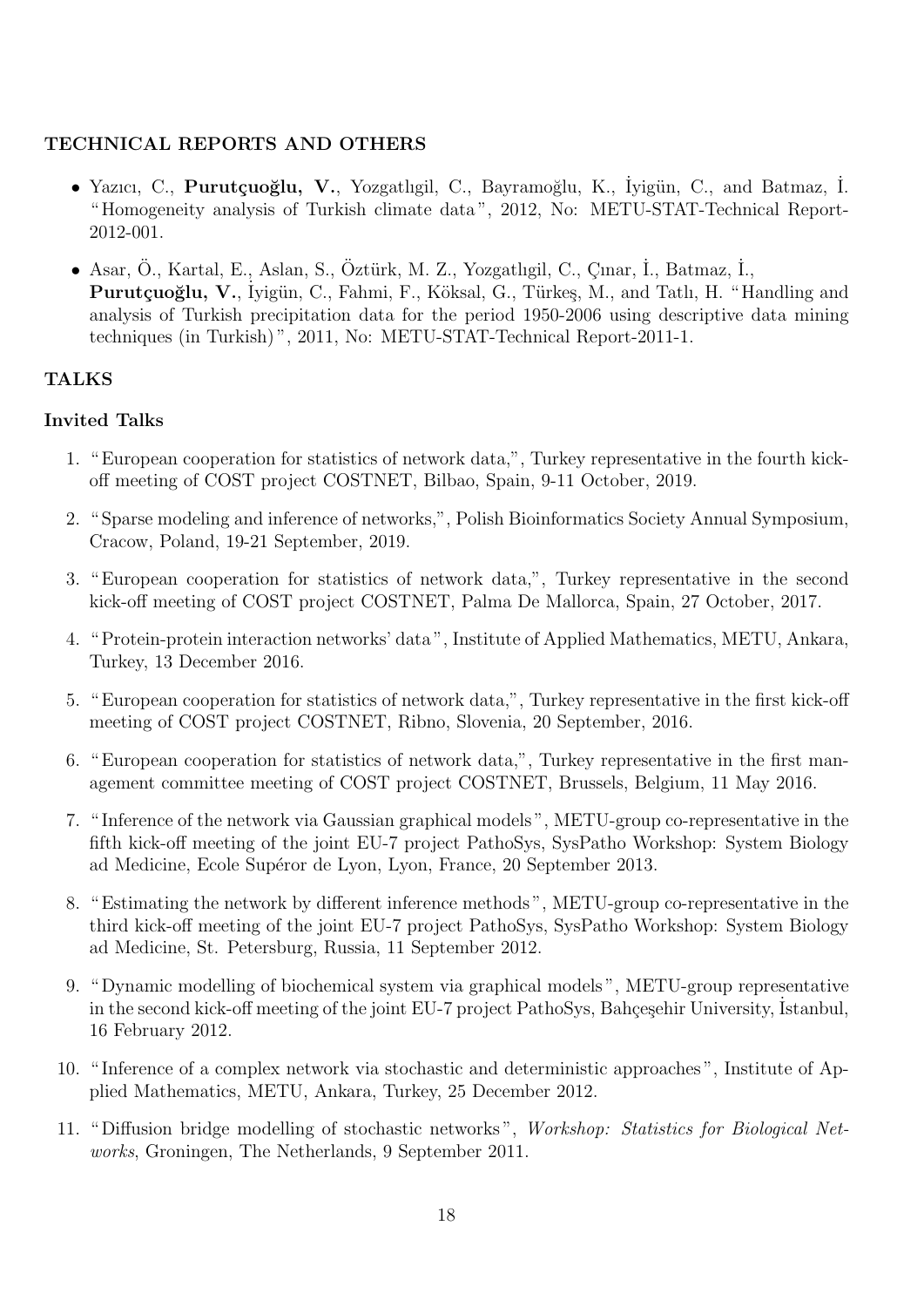- 12. " Inference of the JAK-STAT gene network via graphical models ", *the 23rd International Conference on Systems Research, Informatics and Cybernetics* (IIAS 2011), Baden, Germany, 3 August 2011.
- 13. " Modelling of the biological networks by probabilistic approaches ", *invited short course*, *International Symposium on Innovations in Intelligent Systems and Applications* (INISTA 2011), ˙Istanbul, Turkey, 17 June 2011.
- 14. " Network structure ", *invited short course*, *6th International Symposium on Health, Informatics* and Bioinformatics (HIBIT'11), <sup>Izmir</sup>, Turkey, 2 May 2011.
- 15. " Topics in statistical bioinformatics ", Informatics Institute, METU, Ankara, Turkey, 15 April 2011.
- 16. " Statistical approaches for biological networks: Simulation, modeling, and inference ", Department of Biomedical Engineering, METU, Ankara, Turkey, 8 April 2011.
- 17. " Network inference ", METU-group representative in the kick-off meeting of the joint EU-7 project PathoSys, BioQuant Center, University of Heidelberg, Germany, 29 October 2010.
- 18. " Inference in single cell dynamics ", Institute of Applied Mathematics, METU, Ankara, Turkey, 24 December 2010.
- 19. " Statistics for biological networks ", *invited short course* with Prof. Dr. Ernst Wit and Dr. Veronica Vinciotti, *25th International Biometric Conference* (IBC2010), Florian´opolis, Brazil, 5 December 2010.
- 20. " Statistical methods in system biology ", Department of Biology, METU, Ankara, Turkey, 1 May 2008.
- 21. " Variational approximation in inference of the kinetic parameters of the MAPK/ERK pathway ", *CRISM Workshop: Bayesian Inference for High-dimensional Data*, Warwick, UK, 14 April 2008.
- 22. " Analysis of the MAPK pathway: from simulation to inference ", Bioinformatic Research Center (BRC), University of Glasgow, Glasgow, UK, 18 May 2007.

## **Seminar Talks**

- 1. " Modeling and inference of sparse networks: cases in biological datasets ", Department of Industrial Engineering, TOBB, Ankara, 22 January 2020.
- 2. " Sparse modeling and inference of networks ", Department of Statistics, METU, Ankara, 3 January 2019.
- 3. " A Few Project Topics in Bioinformatics ", Department of Statistics, METU, Ankara, 5 December 2013.
- 4. " Academic Development Programme (AGEP)-METU ", METU Northern Cyprus Campus, Güzelyurt, Cyprus, 31 March 2012.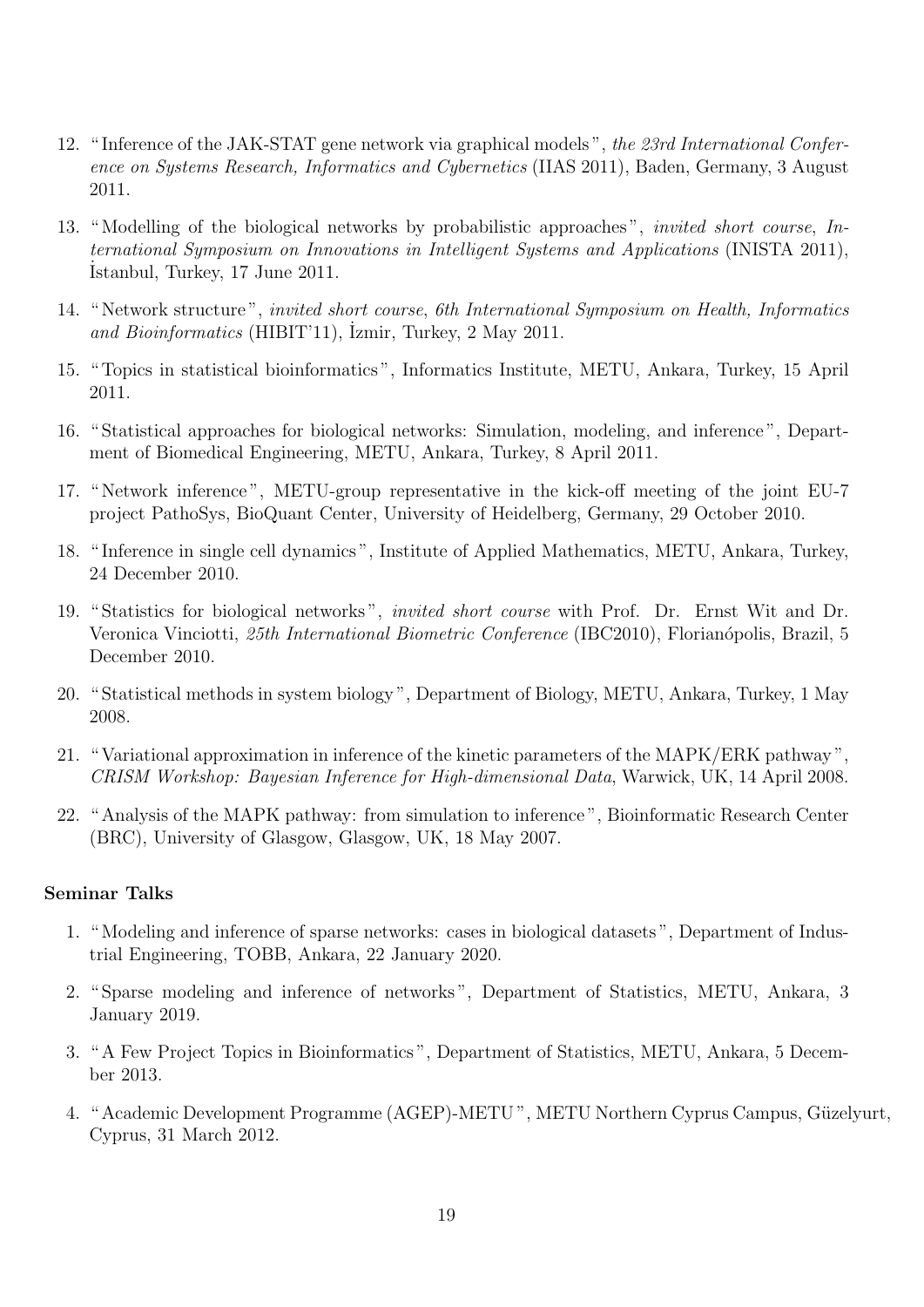- 5. " Stochastic simulation of biochemical networks ", Institute of Applied Mathematics, METU, Ankara, Turkey, 26 May 2011.
- 6. " Brief overview of statistical bionformatics ", Department of Statistics, METU, Ankara, Turkey, 29 April 2010.
- 7. " Statistical methods in the analysis of complex gene networks ", Department of Statistics, METU, Ankara, Turkey, 3 January 2008.
- 8. " Two case studies in bioinformatics ", Department of Mathematics and Statistics, Lancaster University, Lancaster, UK, 26 October 2006.
- 9. " FGX: a Frequentist gene expression index for oligonucleotides ", Department of Statistics, University of Glasgow, Glasgow, UK, 12 April 2005.
- 10. " Unit root problems in time series ", Department of Statistics, METU, Ankara, Turkey, 23 December 2003.

#### **TEACHING EXPERIENCE**

- 2021-2022 : Probability II (Stat 204), Interpretation of Data I (Stat 614 PhD Course)
- *• 2020-2021* : Probability I-II (Stat 203 and Stat 204), Decision Theory and Bayesian Analysis (Stat 565 - MSc Course)
- *• 2019-2020* : Probability I-II (Stat 203 and Stat 204), Statistical Decision Analysis (Stat 472), Decision Theory and Bayesian Analysis (Stat 565 - MSc Course)
- 2018-2019: Principle of Statistics I-II (Stat 155 and Stat 156), Statistical Bioinformatics (Stat 730 - MSc Course), New Horizons in Statistics (Stat 493).
- 2017-2018: Principle of Statistics I-II (Stat 155 and Stat 156), Decision Theory and Bayesian Analysis (Stat 565 - MSc Course), Nonparametric Statistics (Stat 460).
- *• 2016-2017* : Statistics for Bioinformatics (Stat 730-MSc/PhD Course) Multivariate Analysis I II (Stat 465 and Stat 466), Principle of Statistics I - II (Stat 155 and Stat 156).
- *• 2015-2016* : Statistics for Bioinformatics (Stat 730-MSc/PhD Course) Multivariate Analysis I II (Stat 465 and Stat 466), Computational Statistics (Stat 361).
- *• 2014-2015* : Statistics for Bioinformatics (Stat 730-MSc/PhD Course) Nonparametric Statistics (Stat 460), Applications in Statistics (Stat 495).
- 2013-2014 : Statistics for Engineers I (Stat 221), Elements of Probability and Statistics (IAM 530 - MSc Course)
- *• 2012-2013* : Multivariate Analysis I II (Stat 465 and Stat 466), Decision Theory and Bayesian Analysis (Stat 565 - MSc Course)
- *• 2011-2012* : Multivariate Analysis I II (Stat 465 and Stat 466), Probability Theory (Stat 391), Nonparametric Statistics (Stat 460), Statistical Methods for Informatics (Bin 502)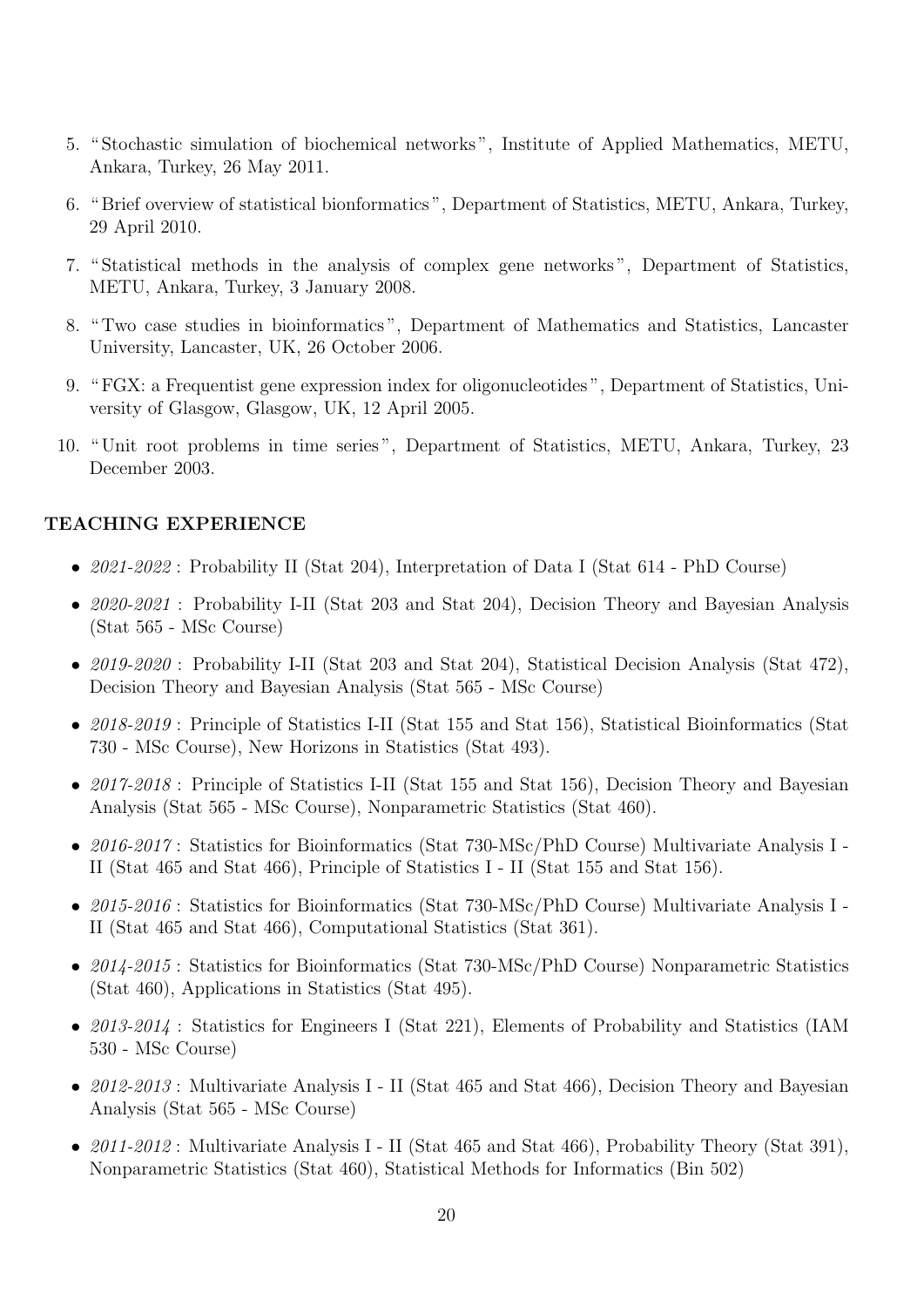- *• 2010-2011* : Multivariate Analysis I II (Stat 465 and Stat 466), Nonparametric Statistics (Stat 460), Decision Theory and Bayesian Analysis (Stat 565 - MSc Course)
- *• 2009-2010* : Multivariate Analysis I II (Stat 465 and Stat 466), Undergraduate Research (Stat 499), Introduction to Probability and Statistics I (Stat 201), Statistics for Engineers I (Stat 221)
- *• 2008-2009* : Probability I II (Stat 153 and Stat 154), Introduction to Probability and Statistics I - II (Stat 201 and Stat 202)
- *• 2007-2008* : Probability I II (Stat 153 and Stat 154), Introduction to Probability and Statistics I - II (Stat 201 and Stat 202)
- 2003-2004 : Operational Research (Stat 496), Probability (Stat 253) (as a teaching assist.)
- *• 2002-2003* : Operational Research (Stat 496), Probability (Stat 253) (as a teaching assist.)
- *• 2001-2002* (*Spring Semester*): Statistics for Economists II (Econ 206) (as a student assist.)

#### **POSTGRADUATE SUPERVISION AND THESIS TITLES**

- *•* **PhD thesis, ongoing**. " Analyses of brain signal data ".
- *•* **PhD thesis, ongoing**. " Modeling of neurofinance data ".
- *•* **PhD thesis, ongoing**. " Feature extraction and outlier detection in high dimensional biomedical data ".
- *•* **PhD thesis, ongoing**. " Pattern detection in high dimensional datasets ".
- *•* **PhD thesis, ongoing**. " Description of complex biological networks via model-based approaches ".
- *•* **PhD thesis, ongoing**. " Statistical modeling on spousal relations and divorce occurrences in Turkish family structure ".
- *•* **PhD thesis, ongoing**. " Modeling of neuro-science data via data mining approaches ".
- *•* **MSc thesis, ongoing**. " Preprocessing of biomedical data ".
- *•* **MSc thesis, ongoing**. " Classification in big biomedical data ".
- *•* **MSc thesis, ongoing**. " Construction of brain networks via artificial neural network ".
- *•* **MSc thesis, ongoing**. " An alternative approach for approximate stochastic simulations of biological systems ".
- MSc thesis, September 2021. Saliha Yıldırım Demirbüken, "Approximate stochastic simulation algorithm based on nonparametric goodness-of-fit test".
- *•* **PhD thesis, July 2020**. Hajar Farnoudkia, " Bayesian inference of the Gaussian graphical model for biochemical networks ".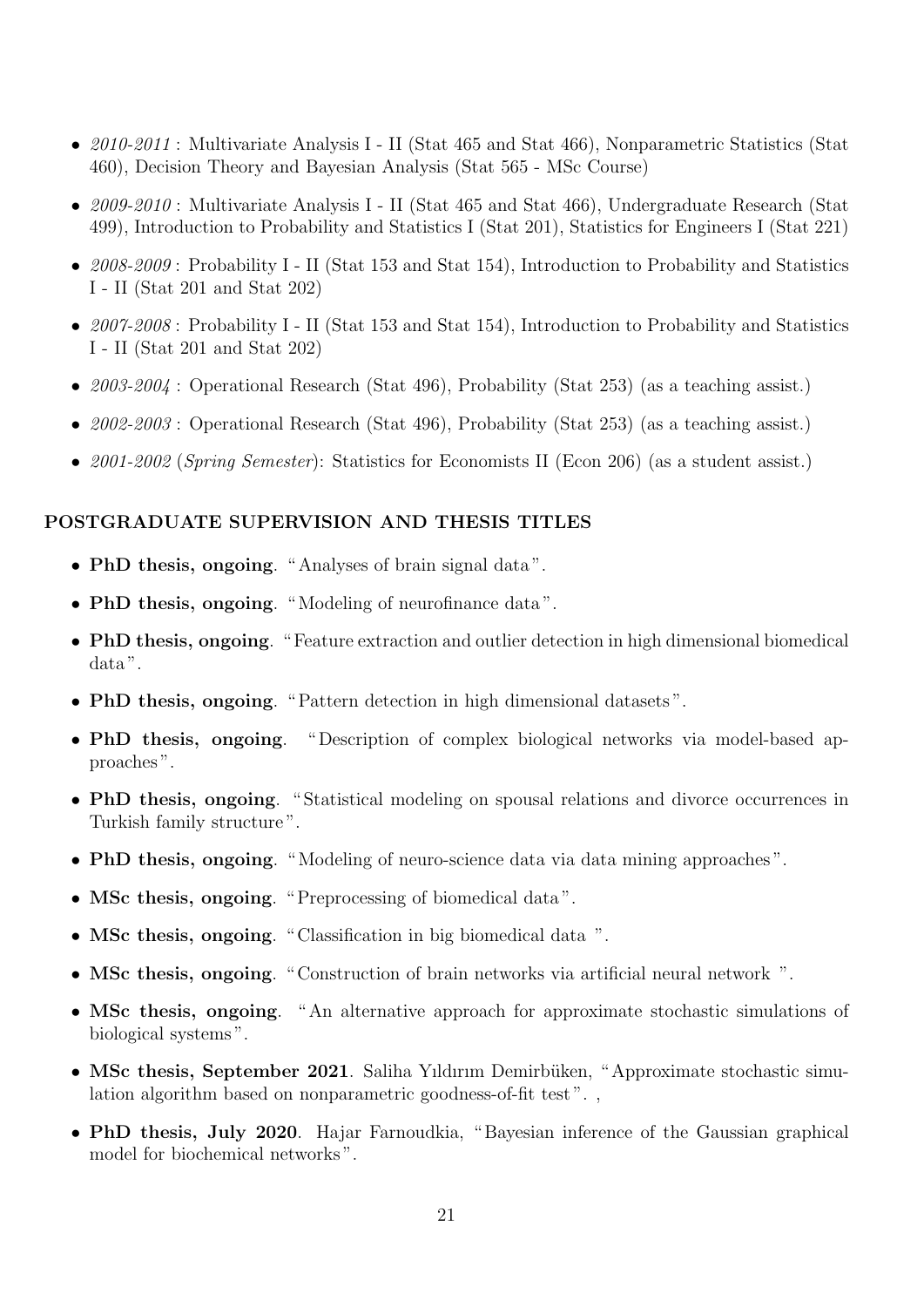- MSc thesis, December 2019. Barış Su Karakelle, "Analyses and modelling of ovarian cancer microarray data ".
- **MSc thesis, September 2019**. Basak Bahçivancı, "Biological pathway construction via continuous and categorical data ".
- *•* **PhD thesis, September 2019**. Ezgi Ayyıldız, " Inference of large-scale networks via statistical approaches ".
- MSc thesis, June 2019. Gül Bahar Bülbül, "Model selection criteria in the construction of protein-protein interaction networks ".
- **PhD thesis, May 2017**. Melih Ağraz, "Different types of modellings and the inference of model parameters for complex biological systems ".
- MSc thesis, April 2017. Deniz Seçilmiş, "Deterministic modelling and inference of biochemical networks ".
- MSc thesis, June 2016. Damla Dokuzoğlu, "Application of copulas in graphical models for inference of biological systems ".
- MSc, April 2016. Müge Yazıcı, "Stochastic simulations of biological networks under impulses".
- MSc, September 2015. Selim Yayla (Co-advisor), "Regulatory networks studied by ellipsoidal calculus ".
- MSc, June 2015. Gökçe Tuncer, "Comparative analysis in deterministic simulation of biological systems ".
- MSc, August 2014. Bilge Sürün (Co-advisor), "Analysis of motifs in microRNA-transcription factor gene regulatory networks ".
- *•* **MSc, September 2014**. Omolola Odunsi, " Detection of the distribution and parameter estimation for the departing connectivity in biological networks ".
- MSc, July 2014. Duygu Varol, "Comparative statistical microarray analysis of yeast data under heat shock stress ".
- MSc, May 2013. Ezgi Ayyıldız, "Gaussian graphical approaches in estimation of biological systems".
- MSc, March 2013. Tülay Akal, "Gene expression indices for single-channel microarrays".

#### **MEMBERSHIPS**

- *•* International Biometric Society
- *•* International Statistical Institute